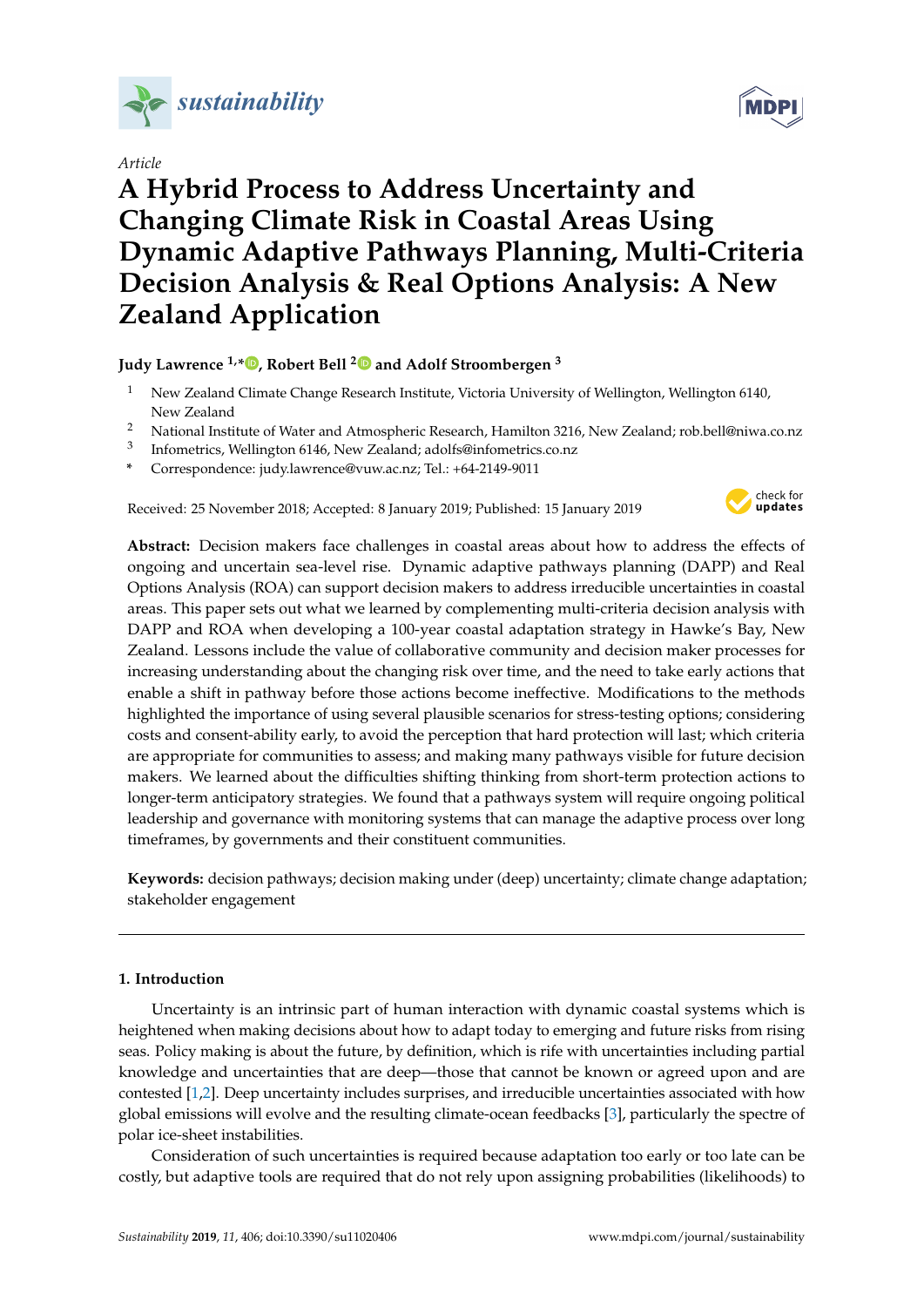drivers or impacts and can represent changing community preferences over generations [\[4\]](#page-15-3). In the coastal context, uncertainties affect the hazard exposure and drivers of change, such as ongoing sea-level rise (SLR) and consequential increasing frequency of coastal flooding and exposure of populations and assets [\[5\]](#page-15-4). These impacts are already in-train from past emissions, or will be affected commensurately by future emissions with a long lag in sea level response, e.g., several decades to centuries [\[6\]](#page-15-5).

Uncertainties also affect our ability to assess the risks and costs of climate change impacts and how we can plan and respond to those impacts. Coastal settings are places of value to private and public interests. Accordingly, attempts to reduce risk and plan for the future are often contested between different interests, short- and long-term values and adaptation preferences.

The conventional coastal-protection paradigm and even accommodation measures (e.g., raising floor levels to reduce flooding losses or discouraging new development or intensification within coastal hazard zones), will become increasingly ineffective as seas continue rising and coastal flooding increases rapidly, especially for tide-dominated coasts [\[7\]](#page-15-6). Consequently, stranded communities and assets, and squeezed coastal environments, will continue to increase in many parts of the world [\[6\]](#page-15-5). While we are certain about the likely impacts in the next few decades, beyond that, the rate and magnitude of change have widening uncertainties. Such uncertainties relate to whether global emissions can be substantially reduced to limit warming sufficiently to avoid exceeding the tipping point for polar ice sheet stability and other feedback mechanisms [\[3](#page-15-2)[,8\]](#page-15-7).

Addressing the impacts of the changing coastal environments will require adaptation strategies that 'fit' the changing coastal system dynamics and increasing risk. With that comes the need for governance arrangements, decision tools and processes that incorporate both the changing risk profiles and future widening uncertainties, to enable timely, sustainable and cost-effective adaptation. Current practice uses governance, tools and processes (e.g., predict-and-act using best, most-likely or worst-case estimates) that are not agile and adaptive to future changes and surprises. Critically, in coastal settings where increasing risk is driven by ongoing sea-level rise and pressures for new land-use development, decision-making tools are required that can address the issues associated with uncertainty and risk [\[9](#page-15-8)[,10\]](#page-15-9).

Decision making under deep uncertainty (DMDU) tools [\[11\]](#page-15-10) are designed for addressing complex and contested problems that exhibit the type of uncertainties that emerge as risk profiles change over time [\[12](#page-15-11)[,13\]](#page-15-12). Adaptive tools have been developed to address such uncertainties [\[14\]](#page-15-13) and applied in water management, including in the Netherlands [\[15](#page-15-14)[–18\]](#page-15-15), the United Kingdom [\[18,](#page-15-15)[19\]](#page-16-0), New Zealand [\[20\]](#page-16-1), and in coastal [\[21,](#page-16-2)[22\]](#page-16-3) and forestry domains [\[23\]](#page-16-4). Increasingly, such tools are being applied globally to develop adaptation strategies to reduce the impacts of the coastal change. At a national and state level some countries have embedded uncertainty considerations and DMDU tools into coastal hazards and climate change guidance to assess options into the future that can be used with community engagement processes [\[5](#page-15-4)[,24](#page-16-5)[,25\]](#page-16-6). However, there are only a few examples of real-life decision making by public authorities in coastal settings where such approaches have been applied using tailored tools and adaptive processes, under 'fit-for-purpose' governance and collaborative engagement processes [\[26,](#page-16-7)[27\]](#page-16-8)).

This paper discusses another such application in which a Multi-Criteria Decision Analysis (MCDA) is set within a Dynamic Adaptive Pathways Planning (DAPP) framework using Real Options Analysis (ROA) to address future uncertainties around coastal hazard risk in a changing climate at a regional level in New Zealand. First, we discuss why the conventional assessment tools used for decision-making cannot by themselves address uncertainty and changing risk conditions. Second, we discuss the decision context of the application and then how the hybrid framing and assessment approach was applied. The lessons learned and their relevance for pathways applications in other domains and jurisdictions are discussed. Finally, we draw some conclusions for further research and for fine-tuning the application of pathways tools.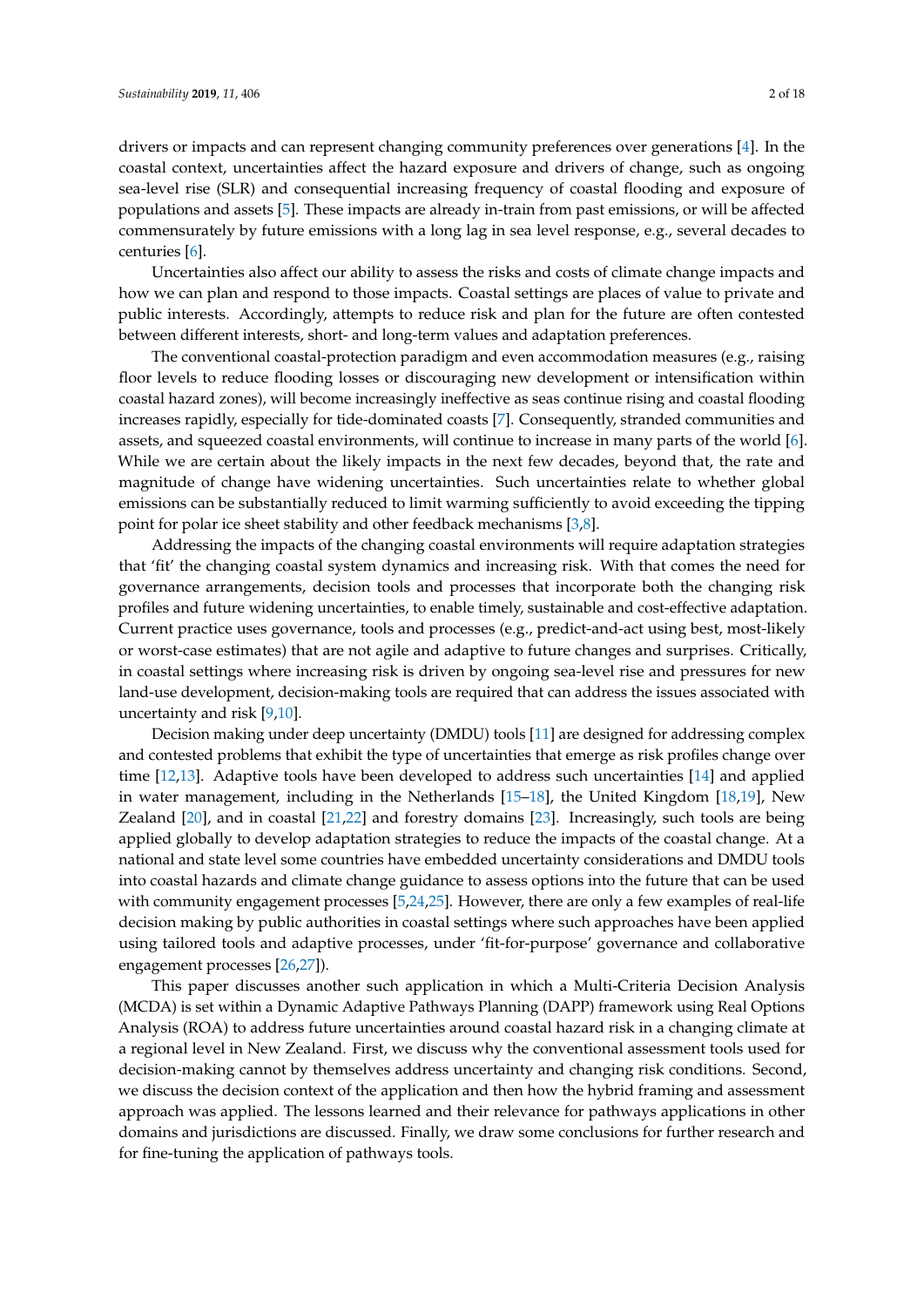## **2. Decision-Making Tools 'Fit for Purpose'?**

MCDA is a commonly used analytical tool for assessing the impact of different actions where there are multiple conflicting objectives or alternatives. It enables the decision objectives to be decomposed into weighted criteria [\[28\]](#page-16-9) which are then scored according to relative performance in achieving the objectives. MCDA is used by technical professionals across different domains of interest (e.g., water management, transport, utilities, flood risk management) and is increasingly used as part of participatory decision processes [\[29\]](#page-16-10). It can be used to assess priorities amongst different alternative actions using both normative judgment and technical elicitation [\[30\]](#page-16-11). Some countries have codified such processes in national guidance for example, the UK Government MCDA manual [\[31\]](#page-16-12).

However, MCDA generally applies static assessments in time and static robust policymaking [\[31\]](#page-16-12) and thus does not address uncertainties, time dependency and inter-generational community preferences. Accordingly, it is not robust by itself for comparing short-term actions with long-term options for complex problems that exhibit widening uncertainties and changing risk dynamics, over long planning and design timeframes, such as for climate change adaptation. This becomes important for addressing investments today that will persist over long timeframes [\[32\]](#page-16-13), for example, intensifying or building new coastal settlements and their supporting infrastructure.

Consequently, there are calls for more appropriate MCDA assessment processes that incorporate uncertain future risk more specifically [\[30\]](#page-16-11); including minimisation of various risk measures, as criteria, or using MCDA with scenario planning [\[28\]](#page-16-9) and shifting from optimisation-based management to an adaptive management paradigm [\[33\]](#page-16-14). Risk in this context is "the effect of uncertainty on objectives" (ISO 31000:2018 Risk Management Standard).

Robust decision-making tools (RDM) that are designed to address uncertainty and time dependency are available and in use [\[13\]](#page-15-12). By assessing suites of possible actions and stress-testing them against a range of climate and socio-economic scenarios, pathways of alternative actions can be developed that enable a future shift between pathways, depending on how the future turns out. The lifetime of investments and the conditions under which they cannot meet objectives, can therefore be made transparent. Intrinsic to this approach is the ability to monitor signals and triggers of the physical world [\[7,](#page-15-6)[34\]](#page-16-15) and societal and environmental change over long timeframes so that actions can be taken before thresholds are reached and unbearable consequences occur. One such approach is DAPP planning [\[15\]](#page-15-14).

Conventional economic assessment tools also have limitations when operating in an uncertain and changing decision context where decisions taken today could create path dependency by locking in land uses, assets and people to exposure over long timeframes [\[35\]](#page-16-16). Robust economic analysis tools better 'fit' such circumstances, for example, ROA [\[36\]](#page-16-17). ROA is a costing method that enables the value of delay in implementing different options to be assessed, to reduce the chance of over- or under- investment in actions. This enables flexible implementation, depending on how the physical and socio-economic conditions evolve, and is therefore sensitive to community objectives over time. Accordingly, it has been applied for evaluating dynamic adaptive policy pathways [\[37\]](#page-16-18) where the results demonstrated that a flexible investment strategy, enabling a change of course in the future, was more likely to deliver a lower cost outcome than pursuing a single option.

How DAPP and ROA can be used as a complement to MCDA to enable uncertainties and changing risk to be addressed, was the purpose of our real-life coastal decision-making application in Hawke's Bay, New Zealand. This paper focuses on how such a hybrid assessment methodology set within the DAPP framework was applied and the lessons learned from doing so.

## **3. The Real-Life Decision Application**

The Hawke's Bay region is situated on the eastern coast of the North Island of New Zealand. The coastal section from Clifton in the south to Tangoio in the north on either side of the Port of Napier (Figure [1\)](#page-3-0), has a history of coastal erosion and occasional wave overtopping spanning decades, exacerbated in some areas south of Napier City (e.g., areas J and K; Figure [1\)](#page-3-0) and by coastal subsidence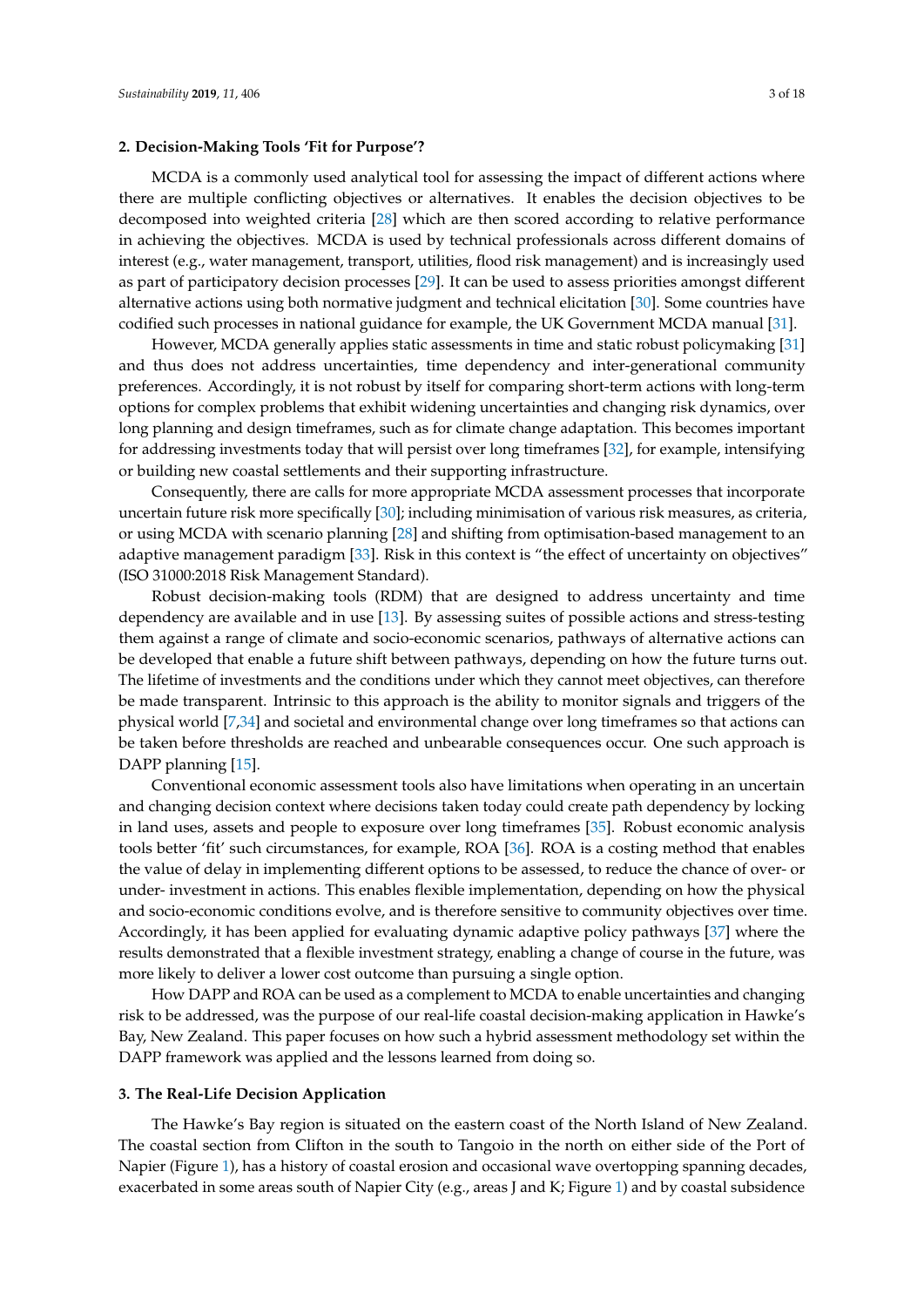<span id="page-3-1"></span>following a M7.8 earthquake in 1931 [\[38\]](#page-16-19) (Komar, 2010). Coastal flooding during long-period swell events occurs more often, along with continued erosion in these areas. Managing these coastal hazards has been the subject of many reports [38,39], [sta](#page-17-0)tutory land use planning restrictions have been applied through a regional coastal environment plan and associated district plans, and the withdrawal of insurance cover in the most exposed coastal areas. Like many coastal areas in New Zealand, peri-urban Zealand, peri‐urban and holiday settlements have built up over the last century and expectations of and holiday settlements have built up over the last century and expectations of on-going shoreline protection persist. This has intensified as coastal erosion and flooding/over-topping events gain protection percent ring measured as equally events and necessary over topping events gain prominence on top of rising seas. Community concern has increased about perceived inaction to ongoing damage at the coast to properties (several houses have b[ee](#page-3-0)n lost in coastal unit K; Figure 1) and hazard exacerbation by climate change.

<span id="page-3-0"></span>

**Figure 1.** The two Assessment Panel Areas (dashed line) and coastal units in Hawke's Bay. (Source: [\[40\]](#page-17-1)).

Hawke's Bay (Hawkes Bay Regional Council, Napier City Council and Hastings District Council), came together in a Joint Committee working through a non-statutory process to develop a 100-year Coastal Hazards Strategy out to 2120 collaboratively amongst local government technical advisors, The minimum 100 year planning timeframe for coastal environments (including assets, infrastructure and human settlements) is mandated in the 2010 New Zealand Coastal Policy Statement (NZCPS) that must be given effect to in all planning and consent decisions under New Zealand's Resource Management Act, 1991.The councils chose to jointly respond and work in collaboration with the Accordingly, three councils with statutory planning responsibilities along the coastal margin in councillors, members of the community, indigenous iwi/hapū, and stakeholders in assessment panels.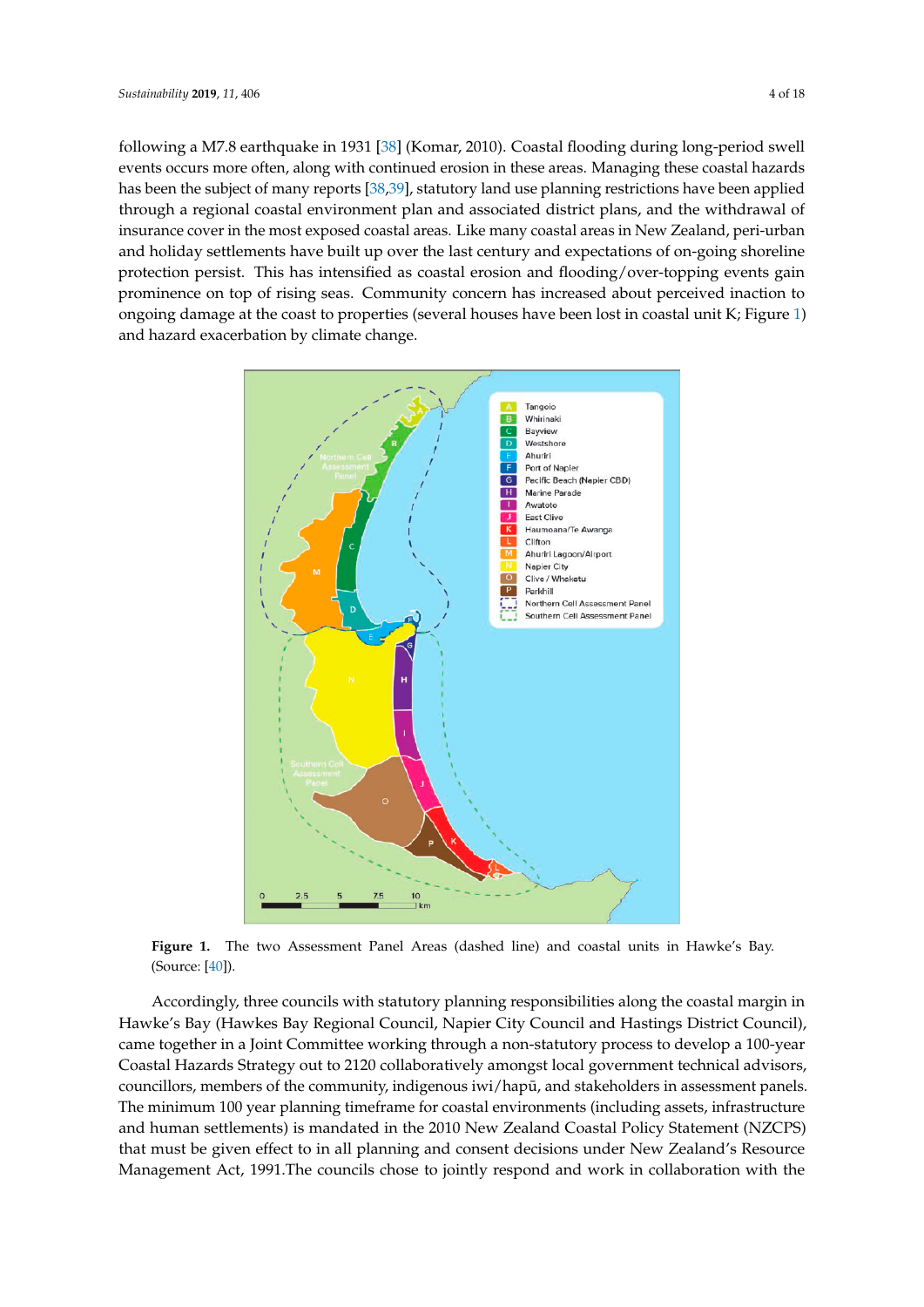community, on the basis that a combined response would have greater traction with the community and be more likely to be successful than differing attempts by individual councils.

As researchers we worked alongside the Strategy development process as "critical friends" through the Resilience National Science Challenge, 'Living at the Edge' project [\[41\]](#page-17-2). This enabled us to 'test' the dynamic adaptive planning and assessment tools in the joint council/community process based on the recently revised New Zealand national coastal hazards and climate change guidance for local government [\[42\]](#page-17-3).

The Strategy comprised four stages: (1) Definition of the problem; (2) Framework for decisions; (3) Develop actions and options; (4) Implementation. The researchers became involved as Stage 1 and 2 were being completed. MCDA was the principal assessment methodology proposed, but it was recognised that the uncertainties, time dependency and the changing nature of risks from sea-level rise, storm intensity and elevated groundwater, needed to be considered and that MCDA is not well-suited as a stand-alone tool for this purpose. The DAPP framework was attractive to the Strategy developers, because not only was DAPP being embedded in national guidance, it enabled the problem to be framed in an understandable way for the community, by considering short-term actions and the long-term dependencies of decisions taken today.

## **4. The Hybrid Approach**

## *4.1. The Governance Arrangement*

The objective of the Strategy was to develop a sustainable adaptive plan that reduces hazard risk over at least 100 years. To identify the areas for assessment, the Hawke's Bay coast was divided into diverse coastal units (Figure [1\)](#page-3-0), and the hazard exposure and risks for each unit identified based on a combination of jurisdictional, topographic and land area boundaries affected by coastal inundation and erosion. These were then prioritised by a Technical Advisory Group (TAG) comprising technical managers and experts from the three councils.

Two assessment panels (north and south of the Port), with distinct physical coastal characteristics and issues, were set up to conduct the assessment of actions and options for the combined coastal areas north and south of the Port respectively (dashed lines; Figure [1\)](#page-3-0). Both areas cover land or coastline administered by all three councils (one regional and two local). The Panels comprised representatives of the coastal communities affected, chosen following a public meeting at which nominations were sought, and augmented by wider Hawke's Bay community representation and stakeholders e.g., engineering lifelines, business association, recreational interests and the three indigenous iwi/hapū groups (He Toa Takatini, Mana Ahuriri Incorporated and Maungaharuru Tangitu Trust Incorporated). Council decision makers were non-voting observers and the Panels were supported by an independent chair, Kaitiaki Roopu (process advisor), facilitators, the TAG members and consultants, and the 'Living at the Edge' (Edge) researchers in an independent trusted advisor role as "critical friends". The mandate of the Assessment Panels lies in the "collaborate" part of the spectrum for public participation in decision making [\[43\]](#page-17-4). The governance arrangements and mandates for each of the parties were set out in a memorandum of understanding signed off by participants.

## *4.2. The Assessment Process*

The assessment process broadly followed the Steps in the DAPP process (Figure [2\)](#page-5-0), noting that modifications were made (see Section [5\)](#page-10-0). Steps 1–2 were conducted by the Strategy consultants and Step 3 and 4 by the TAG and the Assessment Panels. The MCDA process was used at Step 4 with some modifications to the pathway's development.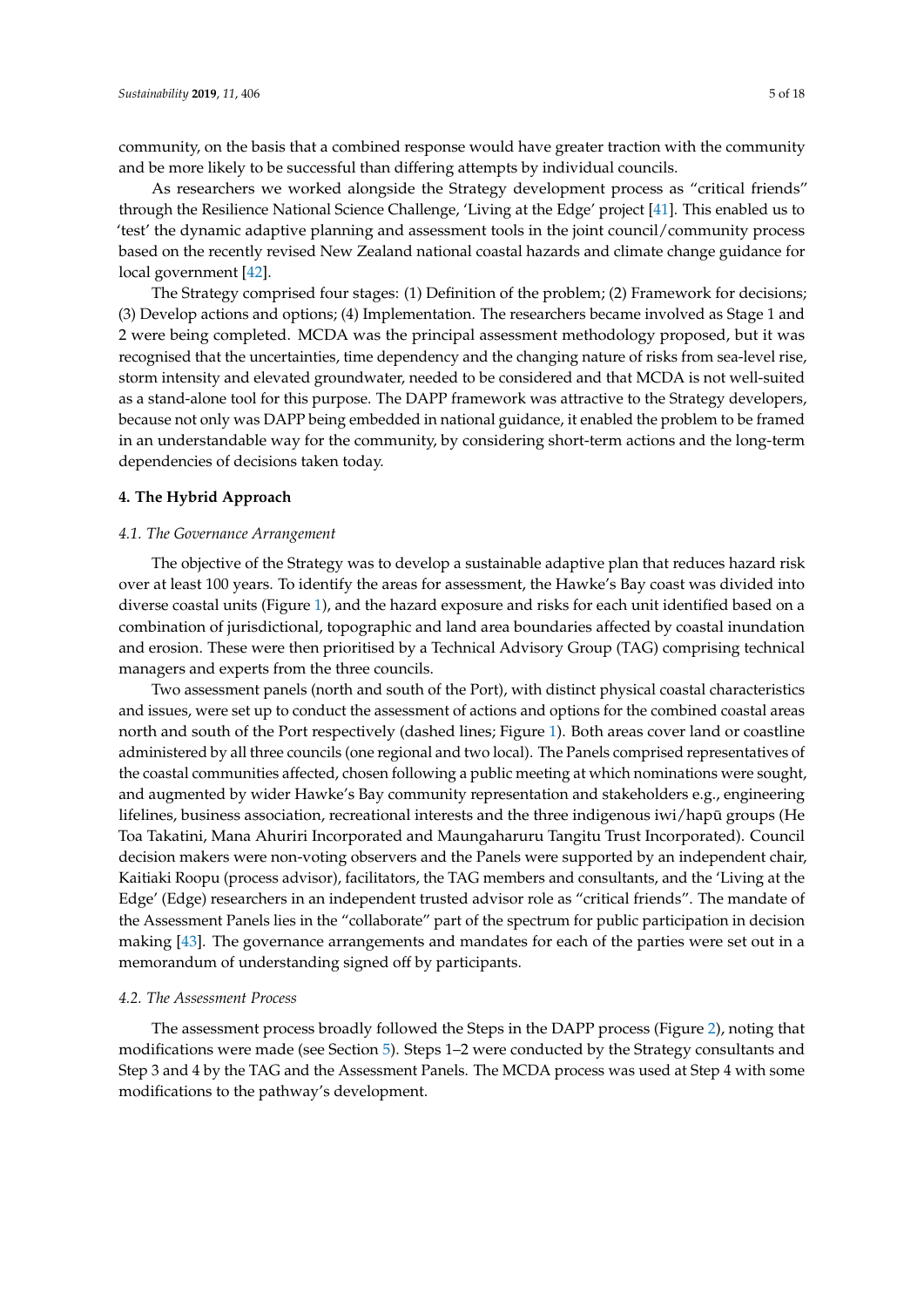<span id="page-5-0"></span>

**Figure 2.** Dynamic Adaptive Policy Pathways step by step process. (Source: Adapted from [44]). **Figure 2.** Dynamic Adaptive Policy Pathways step by step process. (Source: Adapted from [\[44\]](#page-17-5)).

#### $T_{\text{H}}$ , with a specific from the TAG and consultants, developed consultants, developed consultants, developed consultants, developed consultants, developed consultants, developed consultants, developed consultants, dev 4.2.1. The DAPP Process

Accordingly, the Assessment Panels were tasked with: (a) identifying short-term actions and long-term adaptation options; (b) combining them into pathway sequences to form an adaptation strategy over 100 years; (c) evaluating the actions and pathways; and (d) signing-off on a final combined report from both panels. This consensus report recommended pathways for each priority coastal unit [\[40\]](#page-17-1) (Refer <https://www.hbcoast.co.nz/resources/> for further details) for the governing Joint Councils' Committee to consider and for the respective councils to endorse before preparation of the consider and for the respective councils to endorse before preparation of the implementation plan at Stage 4 of the Strategy process. The assessments were conducted at 12 monthly workshops for each of the northern and the southern panel assessment areas, with technical input from the TAG, consultants and the Edge researchers between workshops as required.

The Assessment Panels [\[40\]](#page-17-1), with assistance from the TAG and consultants, developed assumptions/context and objectives for the assessment, brainstormed the potential adaptation actions possible actions were identified comprising the following types of adaptation measures: for the priority coastal units (some units were not considered due to lower present risks). Eighteen

- discarded as being impractical. A shorter list of actions was chosen and reasons recorded for each • Status quo—e.g., do nothing/monitor/private owner's responsibility
- Hold the line—defend/manage natural processes with protection works (potentially through the use of both hard structures, such as rock revetments and groynes, and soft engineering responses such as beach re-nourishment, wetland buffers or created wetlands)
- Realignment—allow shoreline to re-align with a feature, road or levee, with limited retreat This short dividuals was then used to develop up to develop up to six pathway sequences for each coastal coastal coastal coastal coastal coastal coastal coastal coastal coastal coastal coastal coastal coastal coastal coast of dwellings
- Managed retreat—a staged retreat in the face of an increasing or changing coastal hazard risk, by withdrawal, relocation, or abandonment.

The efficacy of each of the actions was considered for each of the coastal units with several being discarded as being impractical. A shorter list of actions was chosen and reasons recorded for each coastal unit that best matched their specific characteristics such as differences in beach material (sand or mixed gravel/sand), geography of the site (room for some of the options), historic preferences, or would exacerbate existing risk or have negligible effect. The short list was further refined into a manageable number of actions that could be used for pathways development by the TAG, with advice from the consultants and the Edge researchers.

This short list of actions was then used to develop up to six pathway sequences for each coastal unit on the basis of technical feasibility, practicality to implement, and ability to adapt over at least a 100-year period without locking in dependencies. The pathways developed were guided by the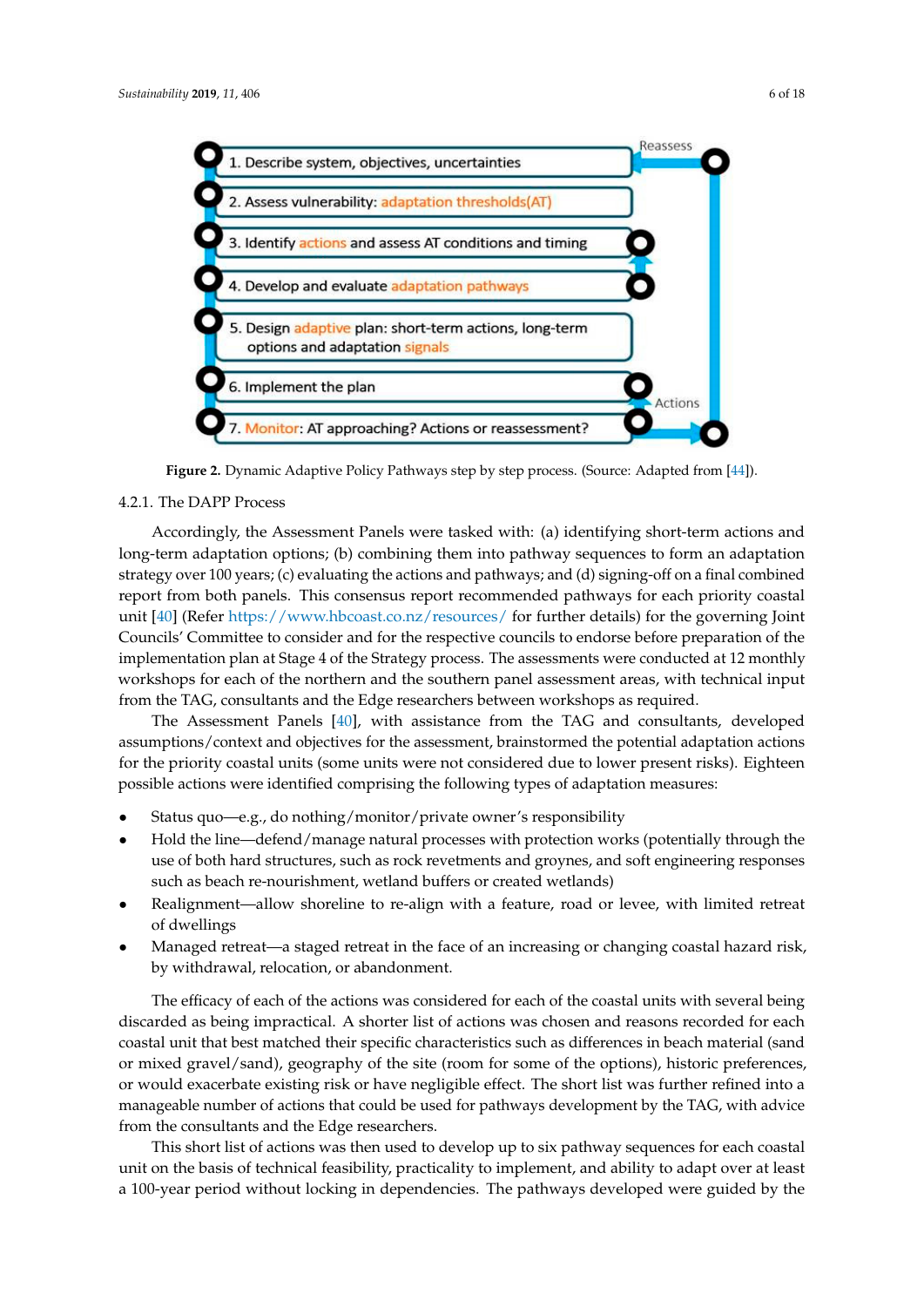objectives for pathways that: (1) Manage the communities' exposure to coastal hazards risks; and (2) Provide flexibility to respond to increasing hazard risks as they change over time.

For simplicity, the pathways were developed as a sequence of nominal short-term (20 years), medium-term (20–50 years) and long-term (50–100 years) options to cover the required 100-year planning timeframe. However, it was stressed that short- medium- and long-term may be shorter (if no longer effective) or longer than the nominal timeframe and that pre-defined triggers (decision points) would be established in Stage 4 of the Strategy, to determine the conditions for switching to the next option in the sequence of the preferred pathway, or a shift to an entirely new pathway. Triggers (via indicators) will be designed for a monitoring and review process that can track changing conditions that indicate that the overall objective of reducing risk and minimising harm is no longer being met. The nominal monitoring period chosen was 10 years, or sooner should information or conditions change.

An example of six 100-year pathway sequences for one of the coastal units is shown in Table [1.](#page-6-0)

| <b>Priority Unit</b>  | Pathway # | <b>Short Term</b>                  | <b>Medium Term</b> |                                              |               | Long Term                                    |  |
|-----------------------|-----------|------------------------------------|--------------------|----------------------------------------------|---------------|----------------------------------------------|--|
|                       | Pathway 1 | Status quo                         | $\rightarrow$      | Managed Retreat                              | $\rightarrow$ | Managed Retreat                              |  |
|                       | Pathway 2 | Status<br>quo/Renourishment        | $\rightarrow$      | Renourishment +<br><b>Control Structures</b> | $\rightarrow$ | Managed Retreat                              |  |
| Unit B<br>(Whirinaki) | Pathway 3 | <b>Status</b><br>quo/Renourishment | $\rightarrow$      | Renourishment +<br>Control Structures        | $\rightarrow$ | Renourishment +<br><b>Control Structures</b> |  |
|                       | Pathway 4 | Status<br>quo/Renourishment        | $\rightarrow$      | Renourishment +<br><b>Control Structures</b> | $\rightarrow$ | Sea wall                                     |  |
|                       | Pathway 5 | Status<br>quo/Renourishment        | $\rightarrow$      | Sea wall                                     | $\rightarrow$ | Managed Retreat                              |  |
|                       | Pathway 6 | Status quo                         |                    | Sea wall                                     | $\rightarrow$ | Sea wall                                     |  |

<span id="page-6-0"></span>**Table 1.** Example of six 100-year pathway sequences developed for a coastal unit (Source: Adapted from [\[40\]](#page-17-1)).

## 4.2.2. The MCDA Assessment

<span id="page-6-1"></span>Up to six 100-year pathway sequences for each coastal unit were then assessed using the MCDA methodology in Tables [2](#page-6-1) and [3.](#page-7-0)

**Table 2.** MCDA process used by the Assessment Panels (Source: Adapted from [\[40\]](#page-17-1)).

| <b>Process</b>       | Description                                                                                                                                                           |  |  |  |
|----------------------|-----------------------------------------------------------------------------------------------------------------------------------------------------------------------|--|--|--|
| Decision Criteria    | Develop a set of social, environmental and economic criteria to<br>score potential adaptation options                                                                 |  |  |  |
| Scoring              | Assess the expected performance of each option against the<br>criteria. Then assess the values associated with the consequences<br>of each option for each criterion. |  |  |  |
| Weighting            | Assign weights for each of the criteria to reflect their relative<br>importance to the decision.                                                                      |  |  |  |
| Weighted Scoring     | Combine the weights and scores for each option to derive an<br>overall value                                                                                          |  |  |  |
| Sensitivity Analysis | Conduct as sensitivity analysis: Do other preferences or weights<br>affect the overall ordering of the options?                                                       |  |  |  |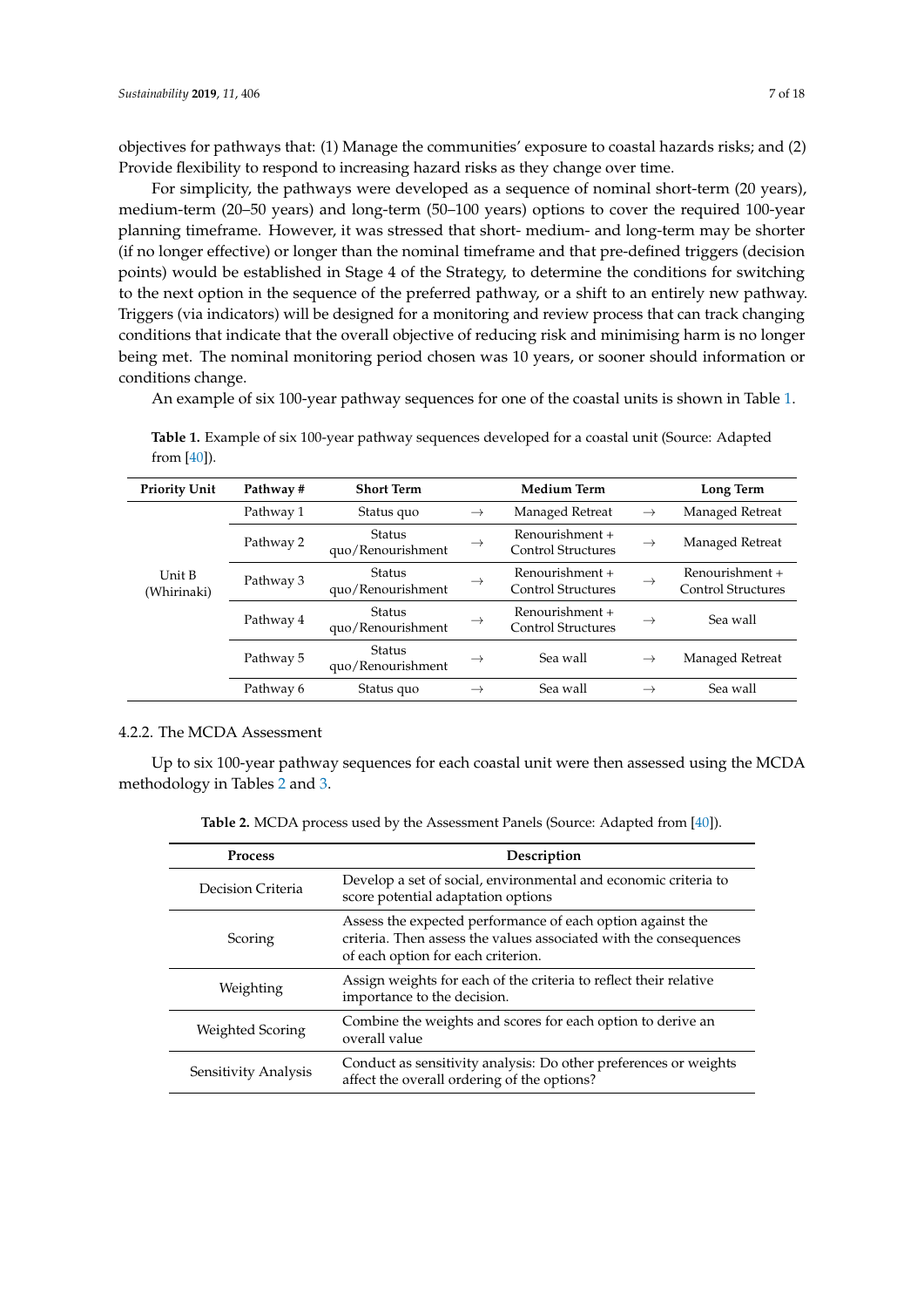<span id="page-7-0"></span>

|                                      | Criteria                                                                                                                                    | Description                                                                                                                                           | <b>Scoring Guide</b>                               |  |  |
|--------------------------------------|---------------------------------------------------------------------------------------------------------------------------------------------|-------------------------------------------------------------------------------------------------------------------------------------------------------|----------------------------------------------------|--|--|
| <b>Technical Assessment Criteria</b> | Manages the risks of<br>storm surge inundation                                                                                              | Reduced exposure to risks from<br>storm-surge inundation.<br>Meets objectives over long timeframes.<br>Proportionate to the scale and nature of risk. | 5-High/Good<br>$4-$<br>3-Mid<br>$2-$<br>1-Low/Bad  |  |  |
|                                      | Manages the risks of<br>coastal erosion                                                                                                     | Reduced exposure to risks from<br>coastal erosion.<br>Meets objectives over long timeframes.<br>Proportionate to the scale and nature of risk.        | 5-High/Good<br>4—<br>3-Mid<br>$2-$<br>1-Low/Bad    |  |  |
|                                      | Ability to adapt to<br>increasing risks                                                                                                     | Readily responds to uncertain<br>climate outcomes.<br>Includes measures to support<br>future adjustments.                                             | 5-High/Good<br>$4-$<br>3-Mid<br>$2-$<br>1-Low/Bad  |  |  |
|                                      | Risk transfer                                                                                                                               | Exacerbation of hazard risk in other areas.<br>The transfer of risk to others, including<br>future generations.                                       | 5-Low/Good<br>$4-$<br>3—Mid<br>$2-$<br>1-High/Bad  |  |  |
|                                      |                                                                                                                                             | Social effects, e.g.,                                                                                                                                 |                                                    |  |  |
|                                      | Socio-economic impacts                                                                                                                      | effects on community safety,<br>loss of amenity value,<br>decline in recreational values and<br>$\bullet$<br>community facilities.                    | 5—Low/Good<br>$4-$<br>3-Mid<br>$2-$<br>1-High/Bad  |  |  |
|                                      |                                                                                                                                             | Indirect economic/industry impacts<br>(e.g., tourism, fishing)                                                                                        |                                                    |  |  |
| Impact Assessment Criteria           | Relationship of Māori<br>and their culture and<br>traditions with their<br>ancestral lands, water,<br>sites, wāhi tapu,<br>and other taonga | Impacts on any cultural sites of significance.<br>Maintains access to, and enables the carrying<br>out of, customary activities.                      | 5-Low/Good<br>$4-$<br>3-Mid<br>$2 -$<br>1-High/Bad |  |  |
|                                      | Natural<br>environments impacts                                                                                                             | Impacts on natural coastal ecosystems.<br>Impacts on the natural character of the<br>coastal environment.                                             | 5-Low/Good<br>$4-$<br>3-Mid<br>$2-$<br>1-High/Bad  |  |  |

**Table 3.** MCDA criteria and scoring guide (Source: Adapted from [\[40\]](#page-17-1)).

The criteria and weightings were first discussed by the TAG (panel members and elected councillors could observe) and a draft of both was then debated and agreed to by the Assessment Panels. During the MCDA scoring process, the TAG, consultants and the Edge researchers met separately from the Panels (panel members and councillors observed) to score various technical criteria (Table [3\)](#page-7-0). The technical assessment criteria scores were confirmed with the Panels, and some non-material changes were negotiated, which required some consequential readjustment of scores for pathways in coastal units not challenged, for consistency (e.g., The criterion "Readily responds to uncertain climate outcomes" (Table [3\)](#page-7-0) was initially scored low (1) by the technical assessors for seawalls, but was increased by 1 after discussions with the Panel which required cross-calibration increases in scores for the more flexible re-nourishment options in some coastal units to maintain consistency. The impact assessment criteria (Table [3\)](#page-7-0) were assessed by the Panels, except the cultural criteria scoring which was undertaken by a Māori subgroup with the Strategy facilitator and confirmed with the Panels after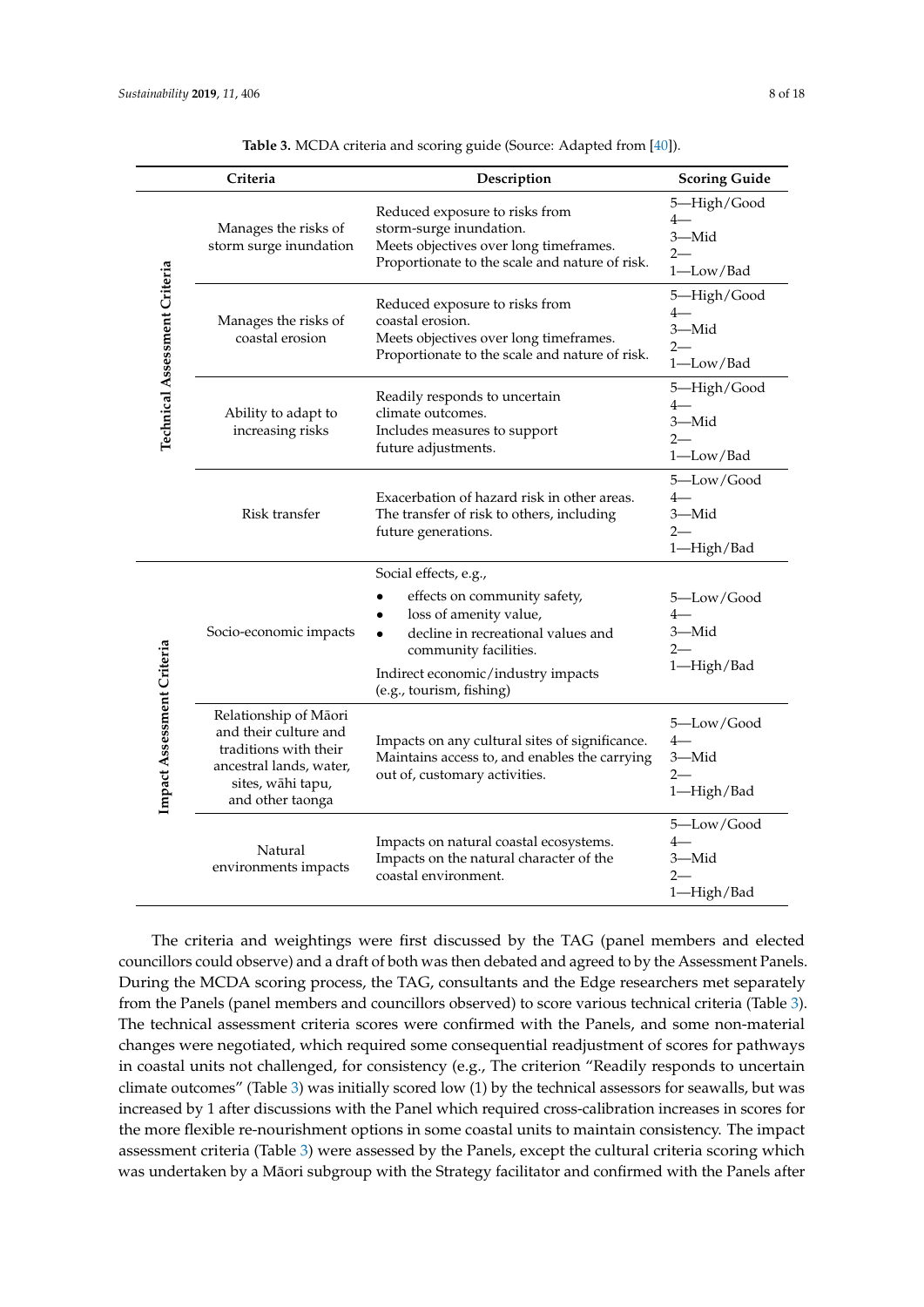some discussion, exchange of differing world views and resulted in minor changes in MCDA scores for those criteria.

Assessment of values, objectives, vulnerability and risk, a social impact assessment (current), Maori (indigenous) cultural values assessment and population demographics, were available to the ¯ Assessment Panels to score the impact assessment criteria (Table [3\)](#page-7-0).

## 4.2.3. The Real Options Analysis

Real options analysis (ROA) was used to assess the relative costs of the pathway sequences for each of the coastal units [\[45\]](#page-17-6). The ROA process added two additional measures—a Cost + Loss figure and a Value for Money measure for each pathway.

The Cost + (Residual) Loss figure is equal to the total cost estimate (operational + capital costs) for building and maintaining the full 100-year pathway sequences (discounted over time), plus a calculated loss figure from damage caused by events that exceed a 1 in 100-year chance of occurrence. The loss figure reflects that defended assets within a hazard area (e.g., houses behind a sea wall, or groyne field) cannot expect 100% protection, given both the uncertainties associated with climate change effects and the inevitable limitations of engineering design standards and in-situ resilience. This reflects the residual risk. The adaptable pathways approach can incur transition costs—the cost of moving from one option to another along a pathway or to another option in another pathway. For example, it may not be possible to raise a seawall without first strengthening its foundations. If a higher wall is built to begin with, the total cost of the wall might be lower than under a staged approach. However, this additional cost is fully taken into account in ROA when it balances the residual loss associated with an option against the cost of implementing it.

The Value for Money (VFM) measure is a calculated figure to aid in comparison of effectiveness for the money spent between each pathway sequence. It compares the total cost estimate (operational + capital costs) for building and maintaining each 100-year pathway sequence (discounted over time), against how many MCDA "points" (weighted scores) the pathway received. The result is a measure of the cost of each MCDA point and thus measures the value for money of the pathway. This costing information for each pathway was augmented by a measure of the rating (property taxes as contributions from the direct and indirect community beneficiaries for implementing the actions) impact of each pathway based on public/private cost allocation as a proxy for affordability. Table [4](#page-9-0) shows an example of the MCDA and ROA assessments for the Te Awanga coastal unit.

As well as comparing the six 100-year pathway sequences in each unit, the permutations of options to produce alternative pathways were re-tested using economic criteria to determine whether there were other pathways worth considering on economic grounds (an economic 'stress-test'). In the case of Te Awanga, 28 additional pathways were analysed with ROA, of which four were identified as potentially worth considering and which had not been through the MCDA assessment. In each case, these were interrogated by the Panels and were either not appropriate for the unit or were not sufficiently different to warrant MCDA assessment. This analysis was a validation process to test the robustness of the MCDA assessment process for identifying the recommended pathway sequence for each coastal unit.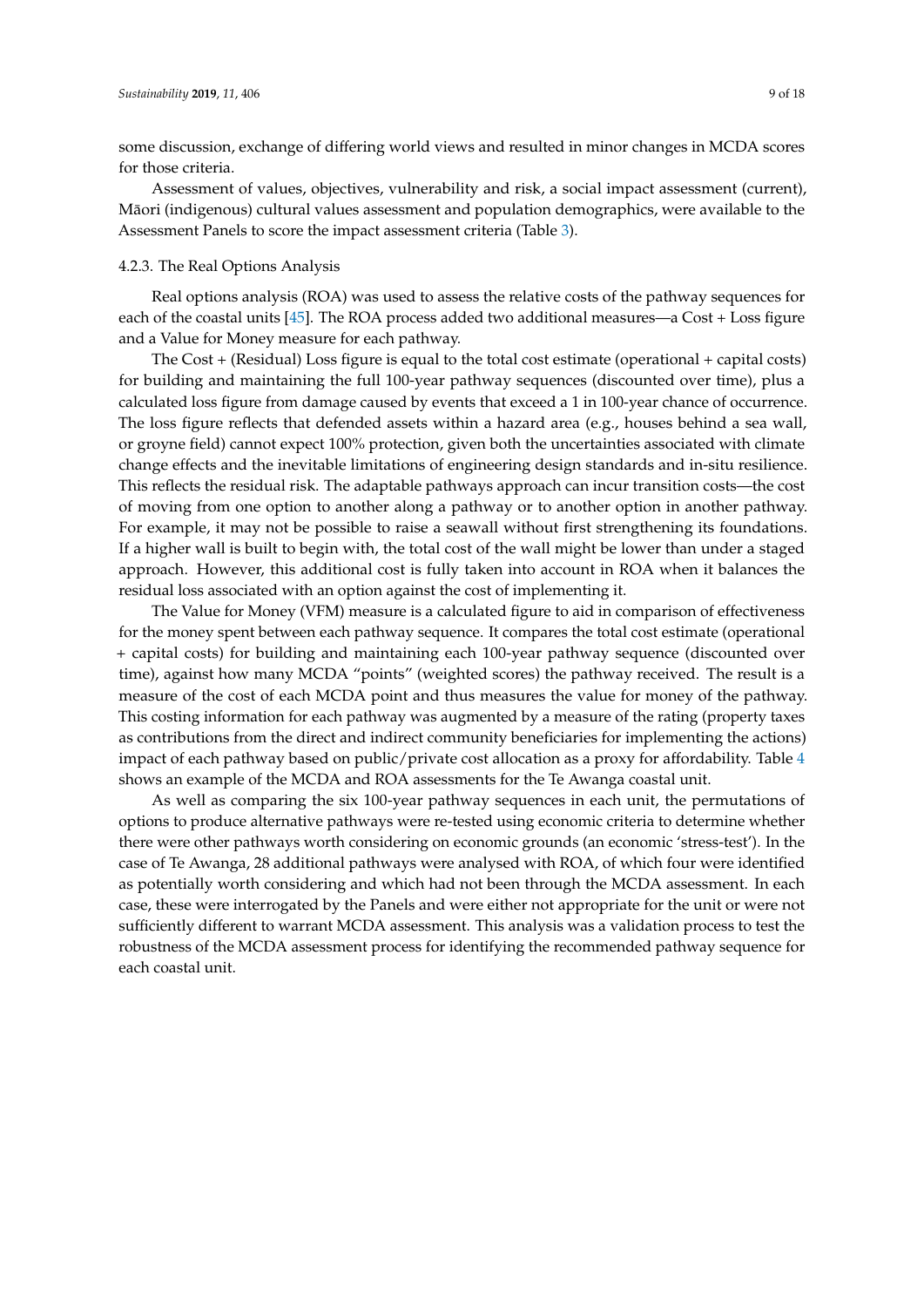| Unit K2: Te Awanga |                                                 |               |                                                 |               |                                                 |                      |                        |                                                      |                                          |                              |                             |                                                                      |
|--------------------|-------------------------------------------------|---------------|-------------------------------------------------|---------------|-------------------------------------------------|----------------------|------------------------|------------------------------------------------------|------------------------------------------|------------------------------|-----------------------------|----------------------------------------------------------------------|
| Pathway            | <b>Short Term</b>                               | $\rightarrow$ | <b>Medium Term</b>                              | $\rightarrow$ | Long Term                                       | <b>MCDA</b><br>Score | <b>MCDA</b><br>Ranking | $Cost +$<br>Loss <sup>1</sup><br>$(NZ \, \text{Sm})$ | $Cost +$<br>Loss <sup>1</sup><br>Ranking | <b>VFM</b><br>(\$'000/point) | VFM <sup>2</sup><br>Ranking | <b>Short Term</b><br>Build Costs <sup>3</sup><br>$(NZ \, \text{Sm})$ |
| PW <sub>1</sub>    | Renourishment                                   | $\rightarrow$ | Retreat the Line                                | $\rightarrow$ | Managed retreat                                 | 50                   | 4                      | 24.15                                                | 6                                        | 403                          | 6                           | 8.84(0.55/yr)                                                        |
| PW <sub>2</sub>    | Renourishment<br>+ Control<br><b>Structures</b> | $\rightarrow$ | Renourishment<br>+ Control<br><b>Structures</b> | $\rightarrow$ | Retreat the Line                                | 58                   | 2                      | 17.08                                                | 2                                        | 194                          | 2                           | $8.98(0.60/\text{yr})$                                               |
| PW <sub>3</sub>    | Renourishment<br>+ Control<br><b>Structures</b> | $\rightarrow$ | Renourishment<br>+ Control<br><b>Structures</b> | $\rightarrow$ | Renourishment +<br>Control<br><b>Structures</b> | 62                   |                        | 16.77                                                | 1                                        | 171                          |                             | $8.98(0.60/\text{yr})$                                               |
| PW <sub>4</sub>    | Renourishment<br>+ Control<br><b>Structures</b> | $\rightarrow$ | Renourishment<br>+ Control<br><b>Structures</b> | $\rightarrow$ | Seawall                                         | 53                   | 3                      | 18.48                                                | 3                                        | 232                          | 3                           | $8.98(0.60/\text{yr})$                                               |
| <b>PW 5</b>        | Renourishment                                   | $\rightarrow$ | Seawall                                         | $\rightarrow$ | Retreat the Line                                | 43                   | $5=$                   | 20.00                                                | 5                                        | 329                          | 5                           | 8.84(0.55/yr)                                                        |
| PW 6               | Seawall                                         | $\rightarrow$ | Seawall                                         | $\rightarrow$ | Seawall                                         | 43                   | $5=$                   | 18.67                                                | 4                                        | 291                          | 4                           | 9.08(0.66/yr)                                                        |
| <b>PW 30</b>       | Retreat the Line                                |               |                                                 |               |                                                 |                      |                        | 14.94                                                |                                          |                              |                             |                                                                      |

| Table 4. MCDA and ROA assessments for one coastal unit K2—Te Awanga (Figure 1). Costs in \$NZ, VFM = Value for Money (Source adapted from [40]). |  |  |
|--------------------------------------------------------------------------------------------------------------------------------------------------|--|--|
|--------------------------------------------------------------------------------------------------------------------------------------------------|--|--|

<span id="page-9-0"></span> $1$  Cost + Loss = total cost estimate (operational + capital costs) for the full 100-year pathway + residual losses due to events that exceed a 1 in 100-year occurrence. <sup>2</sup> Value for Money measure–how much it costs to "purchase" each MCDA point based on the MCDA score and total cost estimate (operational + capital) of each 100-year pathway.<sup>3</sup> Mid-point cost scenario massure–how much it costs to "purchase" e (including operational costs) for the first stage of each pathway (i.e., the short-term option). Numbers in brackets are the annual rating cost in NZ \$m of the short-term option over 20 years.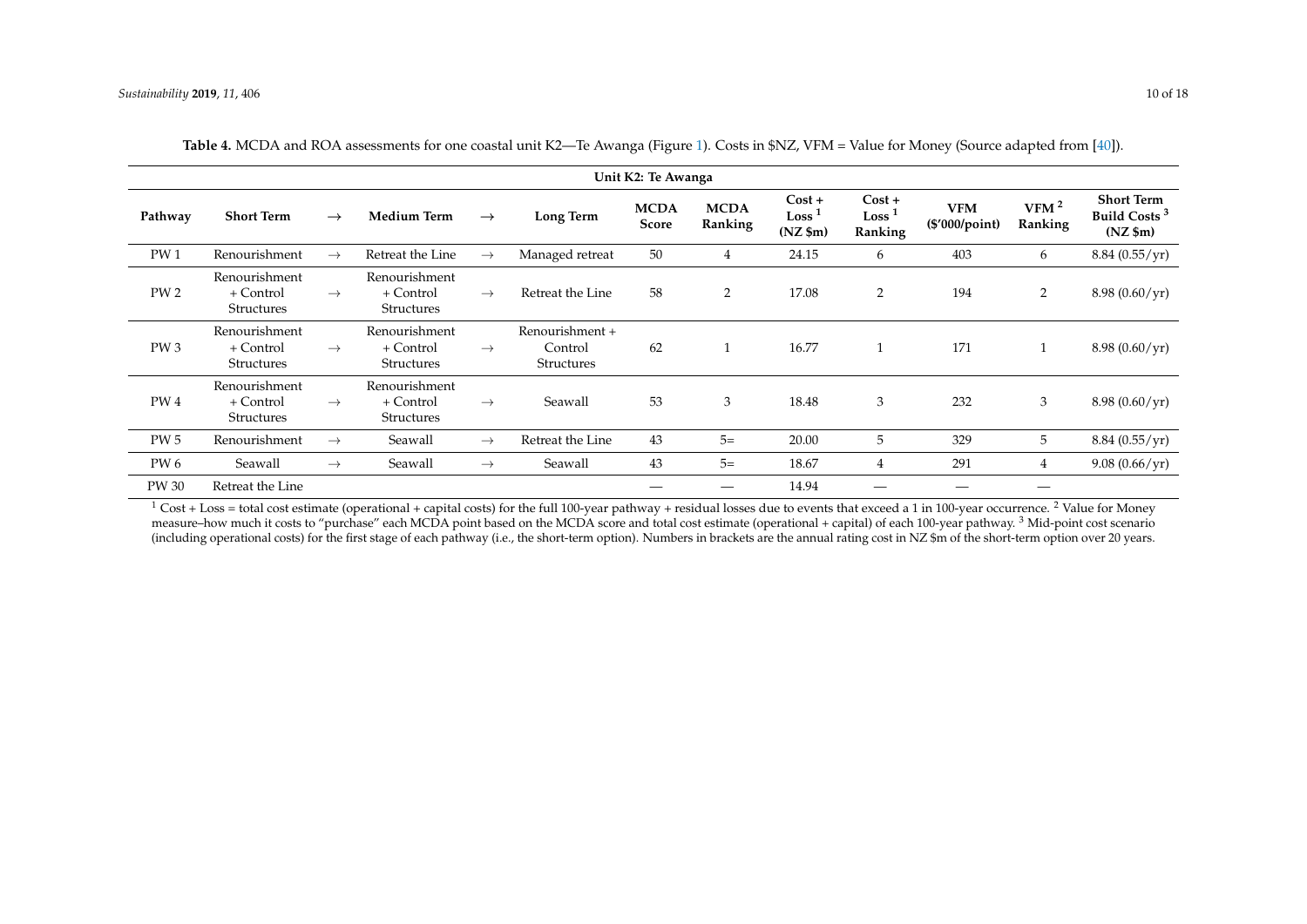## 4.2.4. The Wider Community Assessment

Wider community feedback was sought at two points during the process: (1) on coastal units to be prioritized, long- and short-lists of options and draft MCDA assessment criteria; and (2) on development of 100-year pathway sequences, scoring of pathways through MCDA, the outcome of the economic analysis and preliminary recommendations from each panel. This wider feedback was used by the Panels to finalise their recommendations. Recommendations were agreed in February 2018 [\[40\]](#page-17-1) and presented to the Joint Councils' Committee for endorsement, then approved individually by each of the three councils to proceed to the implementation phase that is expected to take 1–2 years.

## <span id="page-10-0"></span>**5. Lessons from Combining DAPP & ROA with MCDA**

The principle behind the DAPP process is to enable uncertain futures to be considered by retaining flexibility, rather than prescribing a single solution. This is achieved by identifying short-term actions that do not foreclose a shift to longer term options, if the objectives can no longer be achieved by the short-term actions (i.e., an adaptation threshold is reached).

While it was acknowledged by the TAG that DAPP had value for addressing the time and change components of coastal dynamics and DAPP was included in the decision framework, the DAPP and ROA processes were modified to simplify their use by the Panels. The main reasons were that the Panels were unfamiliar with such assessment processes (with the national guidance only publicly released towards the end of the panel process) and had limited time at each of the monthly panel sessions. The consequences of the modifications are now discussed.

- 1. The DAPP approach was presented in a workshop by the researchers after the councils' and community-based panel decision framework was largely determined and the optioneering and assessment stage was about to start. The DAPP was reflected in the amended decision framework (acknowledging the need to be adaptable), while the erosion, coastal flooding and SLR assessments had been completed by the technical consultants to the councils and accepted (Step 1). The modified DAPP and the ROA processes used a single SLR scenario for coastal flood hazard and risk assessments based on RCP 8.5 and applied at 2065 (0.5 m) and 2120 (1.0 m) to limit the modelling effort. A wider range of SLR scenarios was used for coastal erosion assessments [\[46\]](#page-17-8). The consequence of using only one scenario constrained exploration of present and future adaptation thresholds (Step 2) and the stress testing of options for their 'shelf-life' to reduce flooding risk. This reduced consideration of long-term flooding exposure. The ROA did however, do sensitivity tests for some of the pathways by bringing forward or pushing backwards long-term protective measures as a proxy for higher/lower SLR scenarios, and increasing the assumed residual loss as a proxy for accelerated SLR. The use of four scenarios of sea-level rise for risk and vulnerability assessments is now advocated by the national coastal hazards and climate change guidance [\[25](#page-16-6)[,42\]](#page-17-3). In hindsight, using the four scenarios would have enabled the effectiveness of the candidate options to be consistently evaluated in reducing risk and communicating residual risk, and how the shelf-life of different actions/options fitted with the nominal planning timeframes.
- 2. The economic (cost) criterion was excluded from the MCDA assessment criteria (Step 3) for later consideration for some good reasons, but led to the perception that coastal protection options could be sufficiently engineered to protect the coast over any of the nominal timeframes considered. This constrained a broader consideration of candidate option feasibility, with a preference for "protection" (hard or soft shoreline management) options (Table [3\)](#page-7-0). This aligns with the "hold-the-line" paradigm upon which most coastal communities rely [\[47\]](#page-17-9). Such options enhance perceptions of safety for undefined periods of time, while residual risk increases from rising seas and may be difficult to quantify, especially if further development is not restricted. Supporting land use planning measures were also not included as candidate options because they were viewed as applying to all options. Considering supporting planning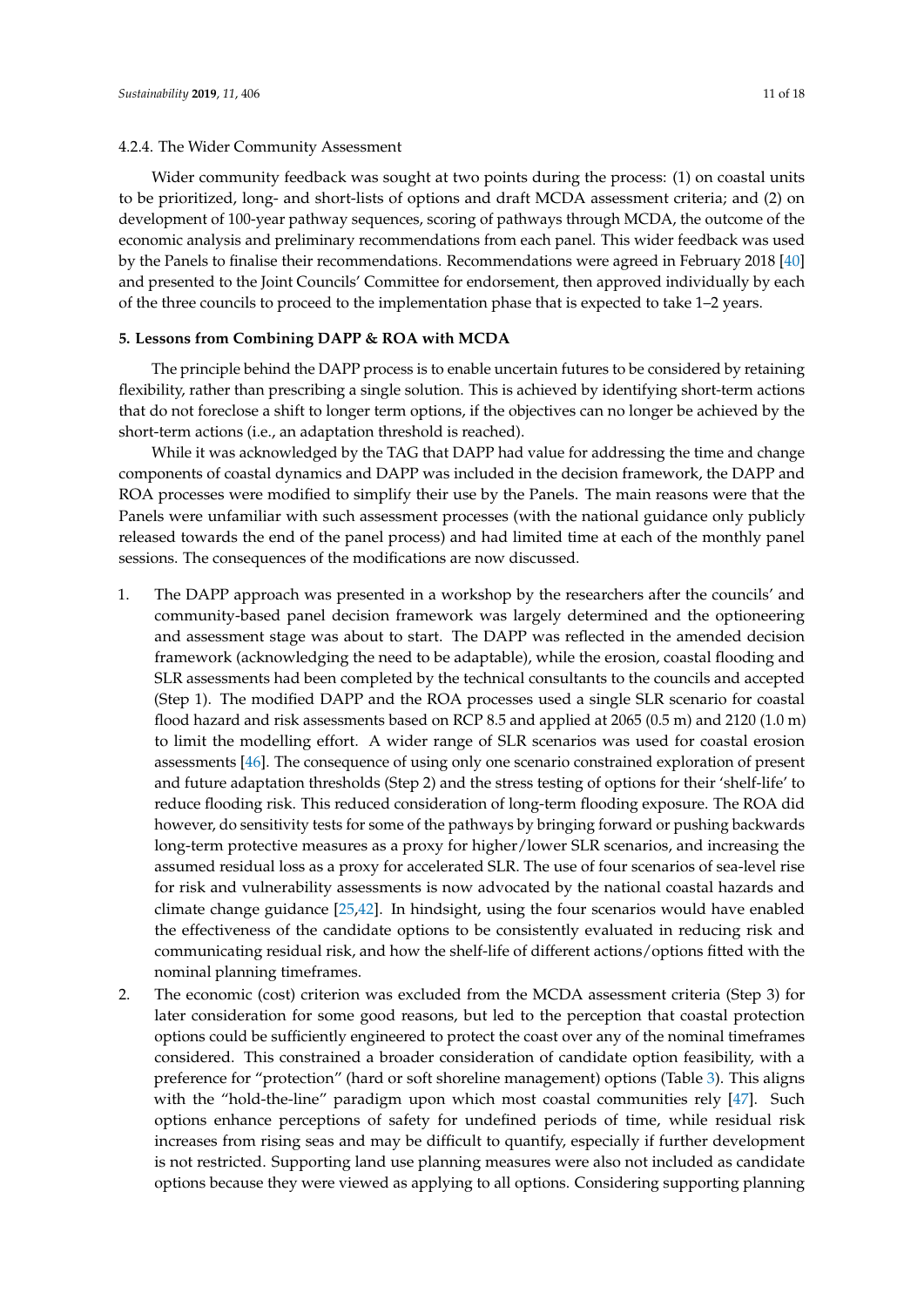measures as options could have extended the focus of the Panels towards exploring the limits of "protection", and towards how staged retreat from the coast could be managed sequentially across longer-timeframes as coastal-flooding supersedes erosion as the dominant risk by the middle of this century, as shown by the hazard assessments [\[46\]](#page-17-8).

- 3. At Step 4 of the DAPP process, candidate options were sequenced into preferred nominal short-, medium-, and long-term, rather than into combinations of different short-term actions and long-term options, with varying shelf lives, to form pathways that cover the prescribed minimum 100-year planning period. 'Fixing' the pathway as one linear trajectory (i.e., a single sequence) created an issue for applying ROA, which is designed to compare the value of delay across different pathways over the 100-year planning timeframe. Having one preferred pathway also de-emphasised the value of pathways thinking in the DAPP which enables several pathways to be examined, particularly when the short-term actions no longer meet objectives. This dynamic adaptive approach, keeping alive alternative pathways, thus retains flexibility (as conditions change) after the first action or option is implemented and eventually becomes ineffective. Recommending a single sequence of actions over three nominal timeframes, runs the risk that the uncertainties of the outcomes, changing objectives or perceptions and the realistic "shelf-life" of options may not be understood by subsequent communities or decision makers, because the other possible pathways (or combinations) have not been formally carried forward from the MCDA process. Having this flexibility is important, if the short-term or medium-term actions fail earlier than anticipated or a large damaging event occurs, and the next option in the sequence is perceived as no longer suitable or inappropriate, with too many side-effects including cost. Having a suite of future pathways developed through the full DAPP process provides this flexibility for communities in the future before the next adaptation threshold is reached, provided the pathways are embedded in formal planning documentation. While six different pathway sequences and many individual options/actions were considered during the panel process, and are documented in the project report [\[40\]](#page-17-1), the challenge will be how this assessment can inform such a switch if needed at the next juncture in the future.
- 4. Evaluation of the sequences was undertaken using MCDA (DAPP Step 4; Figure [2\)](#page-5-0). Technical and impact assessment criteria (Table [2\)](#page-6-1) were scored respectively by the TAG and the Panels (including the cultural criterion by the Maori panel members). The natural environment criterion included ¯ a breadth of considerations, including effects on ecosystems, amenity value and aesthetics, in addition to changes and shifts arising from climate change. The breadth of considerations proved challenging for the Panels to appraise, suggesting that the environment criterion could have been added to those criteria assessed by the TAG. Following this, the assessment then could have been augmented with community knowledge in a manner consistent with the statutory assessment of environmental effects under the relevant legislation and policy. Doing the assessment in this manner could have contributed to a preliminary identification of issues for consideration of consent-ability for the recommended actions in the implementation stage.
- 5. The exclusion of consent-ability of the actions and options in the pathway sequences as an assessment criterion meant that relevant statutory considerations could have influenced the selection of the preferred pathway sequence. In particular, Policies 25 and 27 of the New Zealand Coastal Policy Statement 2010 (Available at [https://www.doc.govt.nz/Documents/conservation/](https://www.doc.govt.nz/Documents/conservation/marine-and-coastal/coastal-management/nz-coastal-policy-statement-2010.pdf) [marine-and-coastal/coastal-management/nz-coastal-policy-statement-2010.pdf\)](https://www.doc.govt.nz/Documents/conservation/marine-and-coastal/coastal-management/nz-coastal-policy-statement-2010.pdf) can support the implementation of the pathways, directing councils to avoid increasing the risk and to develop strategies that promote and identify long-term sustainable risk reduction, while generally discouraging hard-engineering options. These aspects will be challenging as the councils enter the final implementation phase, including securing the necessary permits, consents and changes to regional and district plans.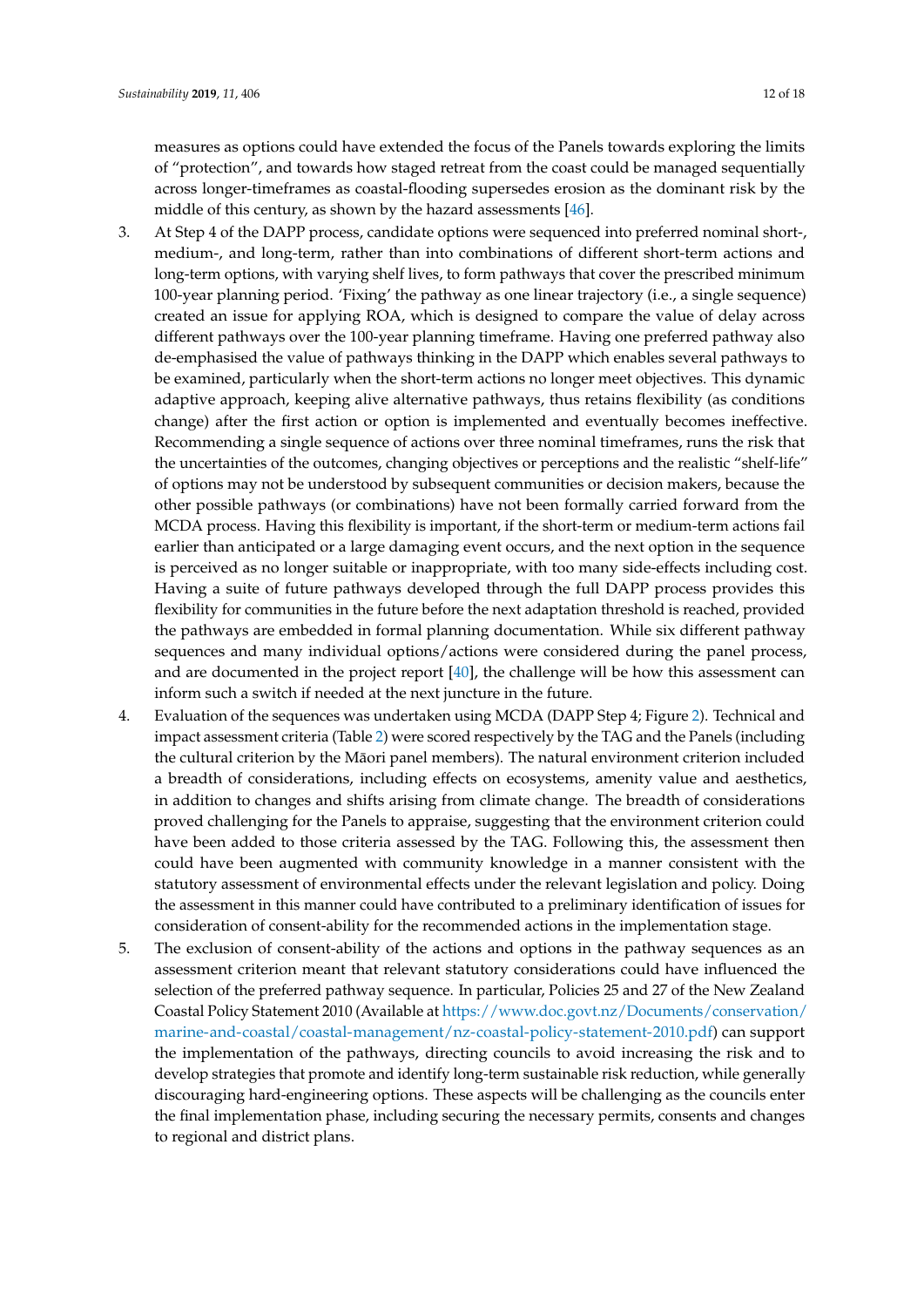## **6. Discussion**

The main objective of the Coastal Strategy was to assess the ability of options and pathways to deliver risk reduction at the coast over the long-term (at least 100 years). The DAPP framework was used to enable uncertainties and the changing risk profiles over time to be considered in the options and pathways chosen. The robustness of the pathways developed relates to whether the actions and possible pathways will reduce risk, whatever the future holds. While the pathways developed were a sequence of actions for each coastal unit based on indeterminate timeframes at short-medium-long-term, the Panels understood that the timeframes for each period of time could be shorter or longer than these nominal times and that there is a possibility that the medium and long-term options could be started earlier or later depending on conditions, or that the medium-term option could be bypassed in favor of the more sustainable long-term option. However, the sequences do not constitute pathways as envisaged by DAPP. DAPP assesses many possible actions and presents them as options in possible pathways. A choice is made to start with short-term actions that do not close off future pathways, to which a switch may be made before the short-term actions reach the end of their "shelf-life". At this point, harm and damage is reached (threshold). To increase the robustness of the Panels' approach, all the sequences considered for each coastal unit could be recast as pathways for each coastal unit and be used as the basis of the long-term implementation process to follow when the next decision point (trigger) is reached. This would provide a transparent basis for the early warning signals and triggers (the decision switch point) to be developed for the monitoring of trajectories towards adaptation thresholds under DAPP. This would clearly show that there are several different pathways available that could meet objectives, thus enabling the future uncertainty to be visualized by future decision-makers and communities.

The DAPP framework and ROA assessment methodology enable time and change dimensions to complement the MCDA assessment methodology which conventionally compares and contrasts options at a juncture in time. As we move into an era of rapidly changing climate impacts, characterized by deep uncertainty and on timeframes that will affect decisions taken today, it is imperative that the effect of uncertainties on those decisions and monitoring/review processes are mainstreamed in decision practice.

The application discussed in this paper was an experiment, within a real-life decision context including community contestation, to better understand whether and how a hybrid methodology that introduces time and change into the decision process can affect the outcomes in a situation of planning for changing risk at the coast.

The results discussed in this paper were mixed, due to the later introduction of the adaptive approaches into the decision process, the simplifications made, and which of the parties did the assessment or scoring. Considering uncertainties and the changing risk profiles had a beneficial impact on thinking by the TAG and the Panels. We witnessed changed understanding of a greater range of options, rather than a traditional "either-or" approach (e.g., managed retreat was originally shunned by the communities at the start of the process, yet appeared in several of the medium- and long-term actions in the preferred pathways as mind sets changed).

While costings were arguably left out of the MCDA process (to avoid shifting the focus from an assessment of benefits to a qualitative cost benefit analysis and to avoid the natural tendency to focus on costs and make choices to fit accordingly), until the short-listed six preferred pathways were finalized and scored for each coastal unit, the criteria around plausibility (practicability or sustainability) of each option could have been more explicit. There is considerable uncertainty around whether coastal protection structures can be maintained for 100+ years in these coastal units. If rough order costs had been available for the options when the scoring was done, it may have avoided the impression that protection structures could be built to last for at least 100 years. This may have influenced the choice of short-term actions for some of the priority coastal units away from hard structures, or beach re-nourishment held in place by lateral groynes. Managing expectations of coastal protection measures, and how they may change the environment and amenity, were tensions throughout the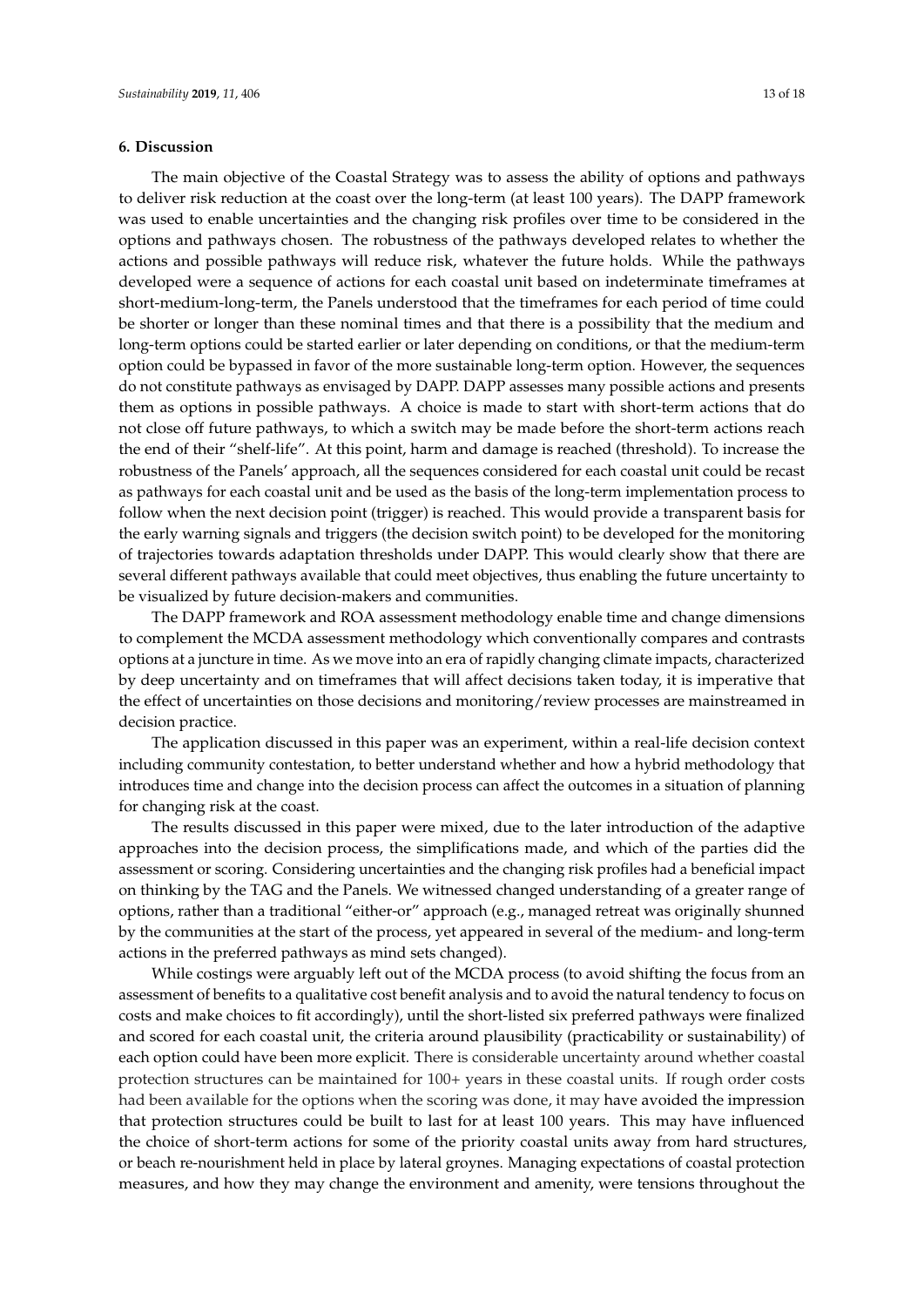process, particularly for the long-term evaluations. This is understandable given the Panels' stake in the process.

Because consent-ability of each of the short-term actions was not considered explicitly in the hybrid process, it will be one of the main challenges (along with targeted funding mechanisms) in implementing the coastal strategy through the statutory consenting processes. Potential hurdles include possible opposition from the wider community (e.g., loss of beach amenity and access, rises in council property taxes) and the need to demonstrate hard shoreline management options are necessary with "no more than minor effects" on the environment, along with their longevity (structural integrity, rock/gravel resource and maintenance costs).

The exclusion of planning controls as supporting options (e.g., planning controls through rules and policies) constrained detailed discussion of management options that could reduce the long-term risk (including the residual risk behind coastal protection) by signaling the temporary efficacy of the short-term actions. Planning controls support implementation of all adaptation options and pathways and be applied with immediate effect (e.g., planning rules, policies) before the short-term options are in place, to avoid further development (other than minor modifications to properties) that increases exposure to hazard risk and makes future adjustments by switching pathways, more costly.

The nominal planning timeframes of short/medium/long-term constrained the assessment because each action or option has a different shelf-life (adaptation threshold) and there was no information on triggers for switching between options in a sequence or to other pathways assessed. The essential question in DAPP of "Under what conditions will the option fail?" (Rather than When will it fail?), was not wholly satisfied using the hybrid process due to its simplification into nominal timeframes. While the Panel members understood the nominal nature of the timeframes, future decision makers and property owners could misunderstand that there are no guaranteed timeframes for each stage of the sequences. In lieu of analyzing condition-based pathways, more sensitivity analysis that varies the timing of the different sequences of protection, would be useful. A proposed work package for the Coastal Strategy to develop indices as signals and triggers to monitor, will also assist with this issue.

There was a dominance amongst the short-term options, of 'known' preferred options. It was difficult for thinking to shift from designing a structure or action to last for a given design life, to asking what strategy leaves options open for the changing climate risk. This was partly influenced by the dominance of existing and persistent erosion hazards and current actual and imminent risk at most of the priority coastal units assessed, combined with a high expectation that coastal protection works will solve the erosion problem (Blackett et al., 2010; Rouse et al., 2016). This highlights the importance of using the full DAPP approach, which is now embedded in national coastal guidance for New Zealand [\[25\]](#page-16-6), to appraise the next adaptation threshold and enable a more detached discussion at the assessment phase.

The consideration of parallel seawall consent applications that were in-train at two locations along the coast in response to recent storm erosion, was perceived by some in the wider community to undermine the long-term strategy and reinforce reactive decision making. However, legacy consents moving through the statutory consenting and implementation processes are a reality for which credible processes are needed to remove mixed messaging to decision makers and the communities affected.

MCDA assessments are usually undertaken as technical exercises by practitioners at councils. While the environmental criteria could have been added to the technical assessment, splitting the assessment of criteria between those that require greater technical knowledge, from those that reflect the community values, gave the process credibility and a platform for interaction—otherwise most of the criteria would have been assessed by practitioners. This is consistent with the findings of [\[29\]](#page-16-10) about using MCDA interactively. The assessment undertaken by the cultural advisor that informed the assessment of the cultural criterion by Māori iwi panel members and which was discussed by the Panels, was a beneficial part of process and an opportunity to learn from the exchange of worldviews. It informed perspectives around hard versus soft protection options and transparently highlighted the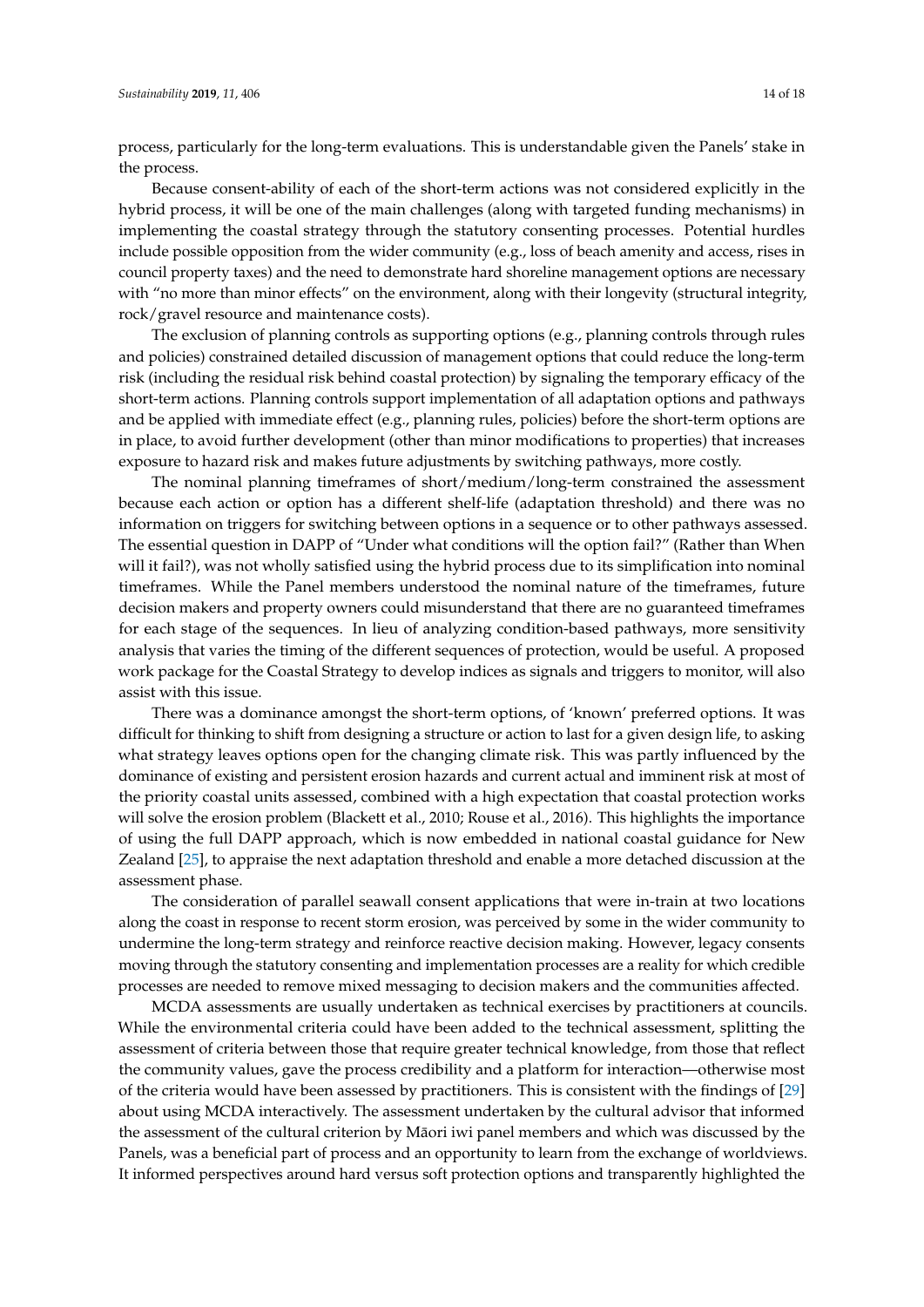differences in values placed on land ownership and long-term stewardship, which in turn informed the final recommendations of the Panels.

The level of resource required to undertake such a hybrid DAPP/MCDA/ROA process is a present issue for decision makers. However, the process is scalable and can be used to screen priority areas and then employ resources to those areas in more depth. Investment of time in such processes, however, has a real learning benefit by building trust, increasing understanding and awareness of the emerging problem and building capability to address climate change adaptation. Such processes, however small or large, can reduce community tensions as observed [\[48\]](#page-17-10) and create greater efficiencies, compared with reacting to adverse events as they occur. In particular, flooding events will be much more frequent at the coast as the seas rise, and considerably more expensive to address reactively. In this case, using the hybrid approach enabled shared learning and co-production of local knowledge at various entry points in the process, amongst practitioners, technical experts, council staff and politicians.

## **7. Conclusions**

This hybrid application of DAPP/MCDA/ROA has enabled the feasibility of using a pathways framework to be tested in a real-life decision-making context. The impact of simplifications to the pathways approach and areas for further development have been identified. The stress-testing and sensitivity analysis of short-term actions and long-term options alongside community engagement is critical to effective pathways applications. For implementation of pathways, the design of signals and triggers for monitoring are key to ongoing use of pathways in decision making.

The approach taken here and its critique provides a basis for the researchers and practitioners to take the lessons learned and to share them with other councils and communities, in New Zealand and elsewhere, that are grappling with how to make decisions under conditions of uncertainty in coastal and other hazard settings. The hybrid approach is particularly helpful in addressing situations where there is contestation between councils and communities seeking historic redress from quick solutions under conditions of imminent risk. Systematic use of the hybrid approach at the appropriate scale for the problem, has real value for engaging the affected and wider communities and reaching shared decisions. While the lessons have relevance for other localities and domains that exhibit similar situations, more applications are required across different domains of interest to further test the ability to implement pathways and thus shift decision making from reactive to anticipatory modes.

In this case, the hybrid approach used moved coastal communities towards a longer-term viewpoint, from a situation of imminent threat from erosion, to considering a wider range of adaptation actions and actions needed for transitioning to more transformational change as the seas rise and before coastal flooding becomes a more pervasive reality. While the mindset shift may seem small at the moment, the processes to implement the adaptive plan and to design signals and triggers for monitoring change and building the capacity of the community to deal with the change, will reinforce anticipatory long-term thinking.

**Author Contributions:** Conceptualization, J.L. and R.B.; description of the methodology used, J.L., A.S.; analysis, J.L. and R.B.; writing—original draft preparation, J.L. and R.B.; writing—review and editing, J.L., R.B., A.S.

**Funding:** This research under the *Living at the Edge* Project was funded by The National Science Challenge, Resilience to Nature's Challenges (GNS-RNC005). R.B. was also funded by the Strategic Science Investment Funding to NIWA (Project CAVA1804, CAVA1904). A.S. was funded by the Hawkes Bay Regional Council to conduct the Real Options Analysis of the Pathways.

**Acknowledgments:** The authors acknowledge the willingness of the Hawke's Bay Coastal Stratgey 2120 team (Joint Councils' Committee and the Technical Advisory Group, with their consultants Mitchell Daysh Ltd., and Tonkin + Taylor Ltd.) to allow the *Living at the Edge* researchers to co-join the process as "critcal friends" in Steps 2 and 3 of the Strategy. In particular, we thank Mike Ayde (Strategy initiator), Peter Beavan (Joint Committee chair and facilitator), Graeme Hansen, Gary Clode, Craig Goodier and Mark Clews (TAG), Simon Bendall and Stephen Daysh (Mitchell Daysh) who developed the initial MCDA process and facilitated the revised hybrid process, Jon Clarke (Tonkin + Taylor), Anamanu Ropiha (Strategy cultural advisor) and the Assessment Panel members who were open to advice and expanding their knowledge while deliberating on the future options. We acknowledge the *Living at the Edge* team, particularly Emma Ryan, Paula Blackett, Laura Robichaux, Bruce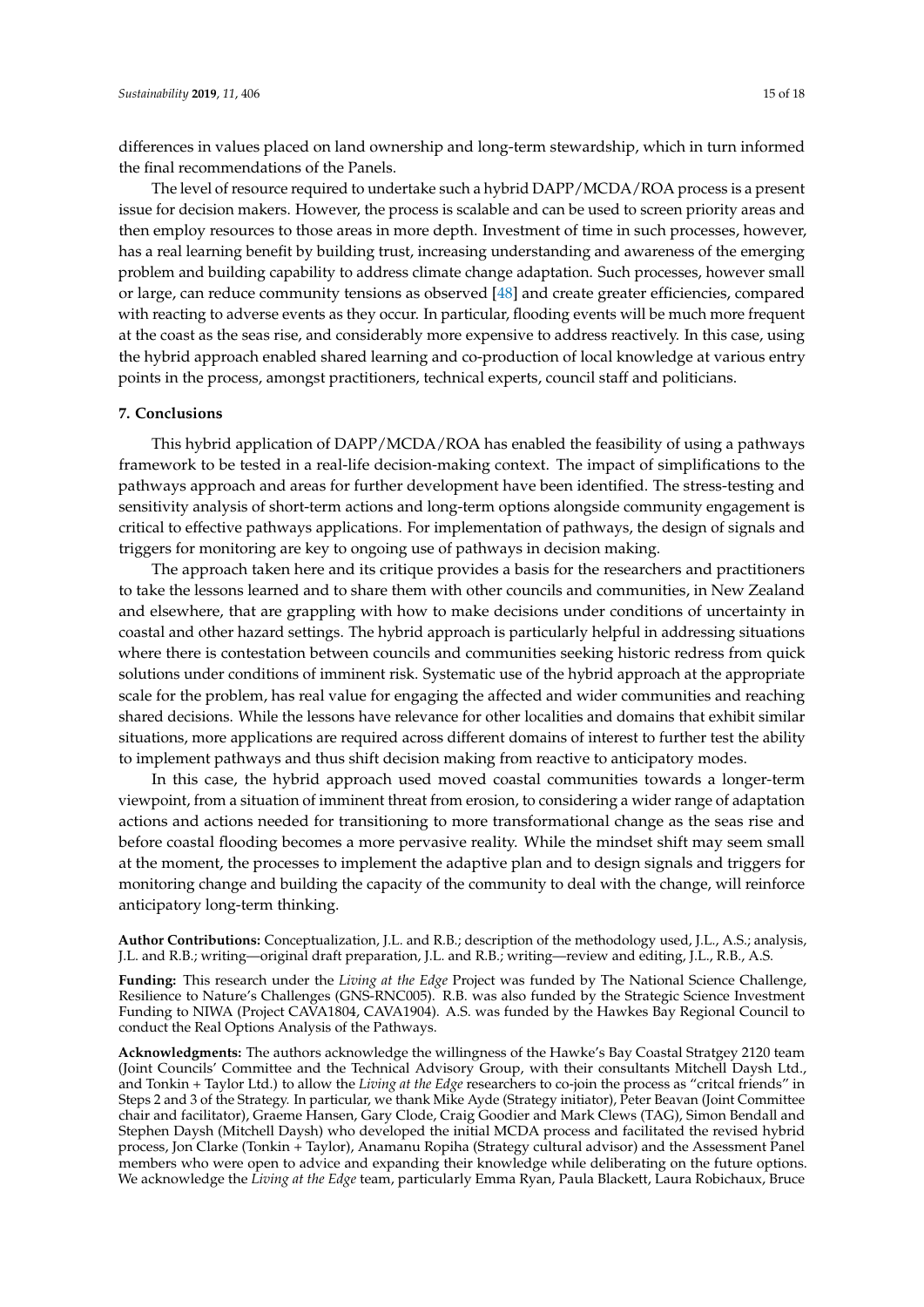Glavovic, Paul Kench, Michael Allis and our Deltares colleagues Marjolijn Haasnoot and Andrew Warren for ongoing DAPP technical support. Thanks to Sylvia Allan of Allan Planning & Research Ltd. and three anonymous reviewers for their helpful comments.

**Conflicts of Interest:** The authors declare no conflict of interest. The *Living at the Edge* researchers (J.L. and R.B.) were independently funded as "critical friends" and advisors to the Strategy. A.S. was funded by the Strategy following advice from the researchers during the process to include ROA to evaluate the options. Gary Clode (Hawkes Bay Regional Council) reviewed the paper as part of the 'no surprises' protocol between the *Living at the Edge* researchers and the Strategy developers.

## **References**

- <span id="page-15-0"></span>1. Walker, W.; Harremoes, P.; Rotmans, J.; Van der Sluijs, J.; Van Asselt, M.; Janssen, P.; Krayer von Krauss, M. Defining uncertainty: A conceptual basis for uncertainty management in model-based decision support. *Integr. Assess.* **2003**, *4*, 5–17. [\[CrossRef\]](http://dx.doi.org/10.1076/iaij.4.1.5.16466)
- <span id="page-15-1"></span>2. Walker, W.E. Policy analysis: A systematic approach to supporting policymaking in the public sector. *J. Multicriteria Decis. Anal.* **2000**, *9*, 11–37. [\[CrossRef\]](http://dx.doi.org/10.1002/1099-1360(200001/05)9:1/3<11::AID-MCDA264>3.0.CO;2-3)
- <span id="page-15-2"></span>3. Steffen, W.; Rockström, J.; Richardson, K.; Lenton, T.; Folke, C.; Liverman, D.; Schellnhuber, H.J. Trajectories of the Earth System in the Anthropocene. *Proc. Natl. Acad. Sci. USA* **2018**, *115*, 8252–8259. [\[CrossRef\]](http://dx.doi.org/10.1073/pnas.1810141115) [\[PubMed\]](http://www.ncbi.nlm.nih.gov/pubmed/30082409)
- <span id="page-15-3"></span>4. Lempert, R.; Groves, D.G.; Popper, S.; Bankes, S. A general analytic method for generating robust strategies and narrative scenarios. *Manag. Sci.* **2006**, *52*, 514–528. [\[CrossRef\]](http://dx.doi.org/10.1287/mnsc.1050.0472)
- <span id="page-15-4"></span>5. Stephens, S.; Bell, R.; Lawrence, J. Applying Principles of Uncertainty within Coastal Hazard Assessments to Better Support Coastal Adaptation. *Mar. Sci. Eng.* **2017**, *5*, 40. [\[CrossRef\]](http://dx.doi.org/10.3390/jmse5030040)
- <span id="page-15-5"></span>6. Brown, S.; Nicholls, R.J.; Goodwin, P.; Haigh, I.D.; Lincke, D.; Vafeidis, A.T.; Hinkel, J. Quantifying land and people exposed to sea-level rise with no mitigation and 1.5 ◦C and 2.0 ◦C rise in global temperatures to Year 2300. *Earth's Future* **2018**, *6*, 583–600. [\[CrossRef\]](http://dx.doi.org/10.1002/2017EF000738)
- <span id="page-15-6"></span>7. Stephens, S.; Bell, R.; Lawrence, J. Developing signals to trigger adaptation to sea-level rise. *Environ. Res. Lett.* **2018**, *13*, 104004. [\[CrossRef\]](http://dx.doi.org/10.1088/1748-9326/aadf96)
- <span id="page-15-7"></span>8. Schellnhuber, H.J.; Rahmstorf, S.; Winkelmann, R. Why the right climate target was agreed in Paris. *Nat. Clim. Chang.* **2016**, *6*, 649–653. [\[CrossRef\]](http://dx.doi.org/10.1038/nclimate3013)
- <span id="page-15-8"></span>9. Stewart, T.J. Dealing with Uncertainties in MCDA. In *Multiple Criteria Decision Analysis: State of the Art Surveys*; Figueira, J., Greco, S., Ehrgott, M., Eds.; Kluwer Academic Publishers: Boston, MA, USA; Dordrecht, The Netherlands; London, UK, 2005; pp. 445–470.
- <span id="page-15-9"></span>10. van der Pas, J.; Walker, W.; Marchau, V.; Van Wee, G.; Agusdinata, D. Exploratory MCDA for handling deep uncertainties: The case of intelligent speed adaptation implementation. *Multi-Criteria Decis. Anal.* **2010**, *17*. [\[CrossRef\]](http://dx.doi.org/10.1002/mcda.450)
- <span id="page-15-10"></span>11. Walker, W.; Haasnoot, M.; Kwakkel, J. Adapt or perish: A review of planning approaches for adaptation under deep uncertainty. *Sustainability* **2013**, *5*, 955–979. [\[CrossRef\]](http://dx.doi.org/10.3390/su5030955)
- <span id="page-15-11"></span>12. Hallegatte, S. Strategies to adapt to an uncertain climate change. *Glob. Environ. Chang.* **2009**, *19*, 240–247. [\[CrossRef\]](http://dx.doi.org/10.1016/j.gloenvcha.2008.12.003)
- <span id="page-15-12"></span>13. Lempert, R.; Popper, S.; Bankes, S. *Shaping the Next One Hundred Years: New Methods for Quantitative, Long-Term Policy Analysis*; RAND: Santa Monica, CA, USA, 2003.
- <span id="page-15-13"></span>14. Kwakkel, J.; Walker, W.; Haasnoot, M. Coping with wickedness of public policy problems: Approaches for decision making under deep uncertainty. *J. Water Resour. Plan. Manag.* **2016**, *142*, 1–5. [\[CrossRef\]](http://dx.doi.org/10.1061/(ASCE)WR.1943-5452.0000626)
- <span id="page-15-14"></span>15. Haasnoot, M.; Kwakkel, J.; Walker, W.; ter Maat, J. Dynamic adaptive policy pathways: A method for crafting robust decisions for a deeply uncertain world. *Glob. Environ. Chang.* **2013**, *23*, 485–498. [\[CrossRef\]](http://dx.doi.org/10.1016/j.gloenvcha.2012.12.006)
- 16. Haasnoot, M.; Middelkoop, H.; Offermans, A.; Van Beek, E.; Van Deursen, W.P.A. Exploring pathways for sustainable water management in river deltas in a changing environment. *Clim. Chang.* **2012**, *115*, 795–814. [\[CrossRef\]](http://dx.doi.org/10.1007/s10584-012-0444-2)
- 17. Haasnoot, M.; Middelkoop, H.; Van Beek, E.; Van Deursen, W.P.A. A method to develop sustainable water management strategies for an uncertain future. *Sustain. Dev.* **2011**, *199*, 369–381. [\[CrossRef\]](http://dx.doi.org/10.1002/sd.438)
- <span id="page-15-15"></span>18. Bloemen, P.; Reeder, T.; Zevenbergen, C.; Rijke, R.; Kingsborough, A. Lessons learned from applying adaptation pathways in flood risk management and challenges for the further development of this approach. *Mitig. Adapt. Strateg. Glob. Chang.* **2017**, *7*, 1083–1108. [\[CrossRef\]](http://dx.doi.org/10.1007/s11027-017-9773-9) [\[PubMed\]](http://www.ncbi.nlm.nih.gov/pubmed/30174540)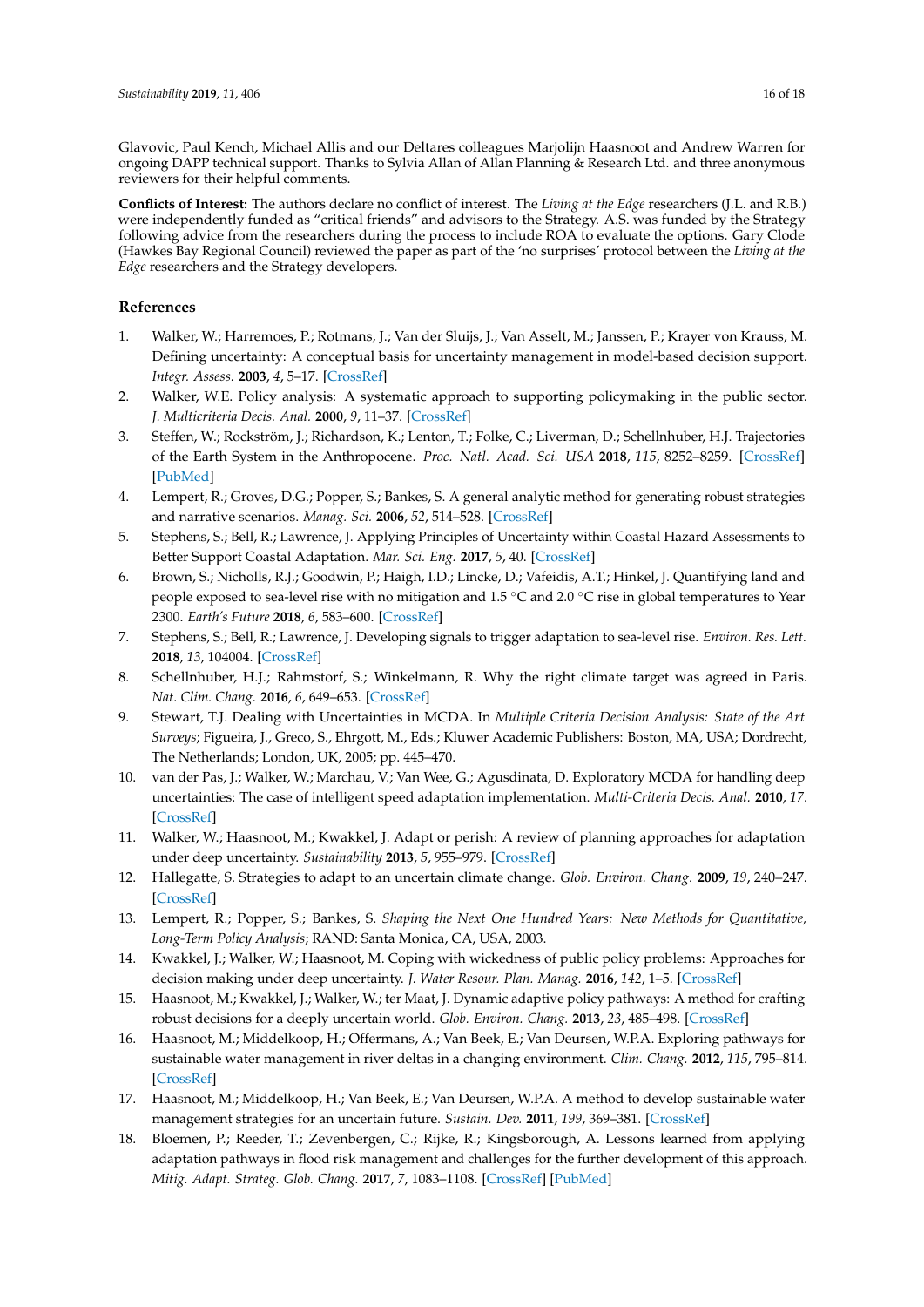- <span id="page-16-0"></span>19. Reeder, T.; Ranger, N. *How Do You Adapt in an Uncertain World? Lessons from the Thames Estuary 2100 Project*; World Resources Institute: Washington, DC, USA, 2010; p. 16. Available online: [http://www.](http://www.worldresourcesreport.org) [worldresourcesreport.org](http://www.worldresourcesreport.org) (accessed on 11 April 2018).
- <span id="page-16-1"></span>20. Lawrence, J.; Haasnoot, M. What it took to catalyse uptake of dynamic adaptive pathways planning to address climate change uncertainty. *Environ. Sci. Policy* **2017**, *68*, 47–57. [\[CrossRef\]](http://dx.doi.org/10.1016/j.envsci.2016.12.003)
- <span id="page-16-2"></span>21. Barnett, J.; Graham, S.; Mortreux, C.; Fincher, R.; Waters, E.; Hurlimann, A. A local coastal adaptation pathway. *Nat. Clim. Chang.* **2014**, *4*, 1103–1108. [\[CrossRef\]](http://dx.doi.org/10.1038/nclimate2383)
- <span id="page-16-3"></span>22. Ramm, T.D.; Watson, C.S.; White, C.T. Strategic adaptation pathway planning to manage sea-level rise and changing coastal flood risk. *Environ. Sci. Policy* **2018**, *87*, 92–101. [\[CrossRef\]](http://dx.doi.org/10.1016/j.envsci.2018.06.001)
- <span id="page-16-4"></span>23. Petr, M.; Ray, D. Evaluating options for robust forest adaptation to climate change. *Q. J. For.* **2017**, *111*, 183–187.
- <span id="page-16-5"></span>24. California Coastal Commission. *Sea Level Rise Policy Guidance: Interpretative Guidelines for Addressing Sea Level Rise in Local Coastal Programs and Coastal Development Permits*; California Coastal Commission: San Francisco, CA, USA, 2015.
- <span id="page-16-6"></span>25. Lawrence, J.; Bell, R.; Blackett, P.; Stephens, S.; Allan, S. National guidance for adapting to coastal hazards and sea level rise: Anticipating change, when and how to change pathway. *Environ. Sci. Policy* **2018**, *82*, 100–107. [\[CrossRef\]](http://dx.doi.org/10.1016/j.envsci.2018.01.012)
- <span id="page-16-7"></span>26. Bloemen, P.; Van Der Steen, M.; Van Der Wal, Z. Designing a century ahead: Climate change adaptation in the Dutch Delta. *Policy Soc.* **2018**, 1–19. [\[CrossRef\]](http://dx.doi.org/10.1080/14494035.2018.1513731)
- <span id="page-16-8"></span>27. Haasnoot, M.; van't Klooster, S.; van Alphen, J. Designing a monitoring system to get signals for adaptation. *Glob. Environ. Chang.* **2018**, *52*, 278–285. [\[CrossRef\]](http://dx.doi.org/10.1016/j.gloenvcha.2018.08.003)
- <span id="page-16-9"></span>28. Stewart, T.J.; Dubach, I. Dealing with uncertainties in MCDA. In *Multiple Criteria Decision Analysis*; International Series in Operations Research & Management Science; Greco, S., Ehrgott, M., Figueira, J., Eds.; Springer: New York, NY, USA, 2016; Volume 233.
- <span id="page-16-10"></span>29. Marttunen, M.; Mustajoki, J.; Dufva, M.; Karjalainen, T. How to design and realize oparticipation of stakeholders in MCDA processes? A framework for selecting an appropriate approach. *Eur. J. Decis. Process* **2015**, *3*, 187–214. [\[CrossRef\]](http://dx.doi.org/10.1007/s40070-013-0016-3)
- <span id="page-16-11"></span>30. Haque, H.N. Application of Multi-Criteria Analysis on Climate Adaptation Assessment in the Context of Least Developed Countries. *Multi-Criteria Decis. Anal.* **2016**, *23*, 210–224. [\[CrossRef\]](http://dx.doi.org/10.1002/mcda.1571)
- <span id="page-16-12"></span>31. Ministry of Housing, Communities and Local Government. *Multi-Criteria Analysis Manual for Making Government Policy*; Ministry of Housing, Communities and Local Government: London, UK, 2009.
- <span id="page-16-13"></span>32. Kwadijk, J.; Haasnoot, M.; Mulder, J.; Hoogvliet, M.; Jeuken, A.; Van der Krogt, R.; Van Oostrom, N.; Schelfhout, H.; Van Velzen, E.; Van Waveren, H.; et al. Using adaptation tipping points to prepare for climate change and sea level rise: A case study in the Netherlands. *Wiley Interdiscip. Rev. Clim. Chang.* **2010**, *1*, 729–740. [\[CrossRef\]](http://dx.doi.org/10.1002/wcc.64)
- <span id="page-16-14"></span>33. Linkov, I.; Satterstrom, F.K.; Kiker, G.; Batchelor, C.; Bridges, T.; Ferguson, E. From comparative risk assessment to multi-criteria decision analysis and adaptive management: Recent developments and applications. *Environ. Int.* **2006**, *32*, 1072–1093. [\[CrossRef\]](http://dx.doi.org/10.1016/j.envint.2006.06.013)
- <span id="page-16-15"></span>34. Hermans, L.M.; Haasnoot, M.; Ter Maat, J.; Kwakkel, J.H. Designing monitoring arrangements for collaborative learning about adaptation pathways. *Environ. Sci. Policy* **2017**, *69*, 29–38. [\[CrossRef\]](http://dx.doi.org/10.1016/j.envsci.2016.12.005)
- <span id="page-16-16"></span>35. Watkiss, P.; Hunt, A.; Blyth, W.; Dyszynski, J. The use of new economic decision support tools for adaptation assessment: A review of methods and applications, towards guidance on applicability. *Clim. Chang.* **2015**, *132*, 401–416. [\[CrossRef\]](http://dx.doi.org/10.1007/s10584-014-1250-9)
- <span id="page-16-17"></span>36. Buurman, J.; Babovic, V. Adaptation Pathways and Real Options Analysis: An approach to deep uncertainty in climate change adaptation policies. *Policy Soc.* **2016**, *35*, 137–150. [\[CrossRef\]](http://dx.doi.org/10.1016/j.polsoc.2016.05.002)
- <span id="page-16-18"></span>37. Infometrics; PS Consulting. *Flood Protection: Option Flexibility and Its Value Hutt River City Centre Upgrade River Corridor Options*; Report prepared for Greater Wellington Regional Council: Wellington, New Zealand, 2015; pp. 1–31. Available online: [http://www.gw.govt.nz/assets/floodprotection/Hutt-River-FMGM/](http://www.gw.govt.nz/assets/floodprotection/Hutt-River-FMGM/Optionflexibilityanditsvalue.pdf) [Optionflexibilityanditsvalue.pdf](http://www.gw.govt.nz/assets/floodprotection/Hutt-River-FMGM/Optionflexibilityanditsvalue.pdf) (accessed on 21 October 2018).
- <span id="page-16-19"></span>38. Komar, P.D. Shoreline evolution and management of Hawke's Bay, New Zealand: Tectonics, coastal processes and human impacts. *J. Coast. Res.* **2010**, *26*, 143–156. [\[CrossRef\]](http://dx.doi.org/10.2112/08-1079.1)